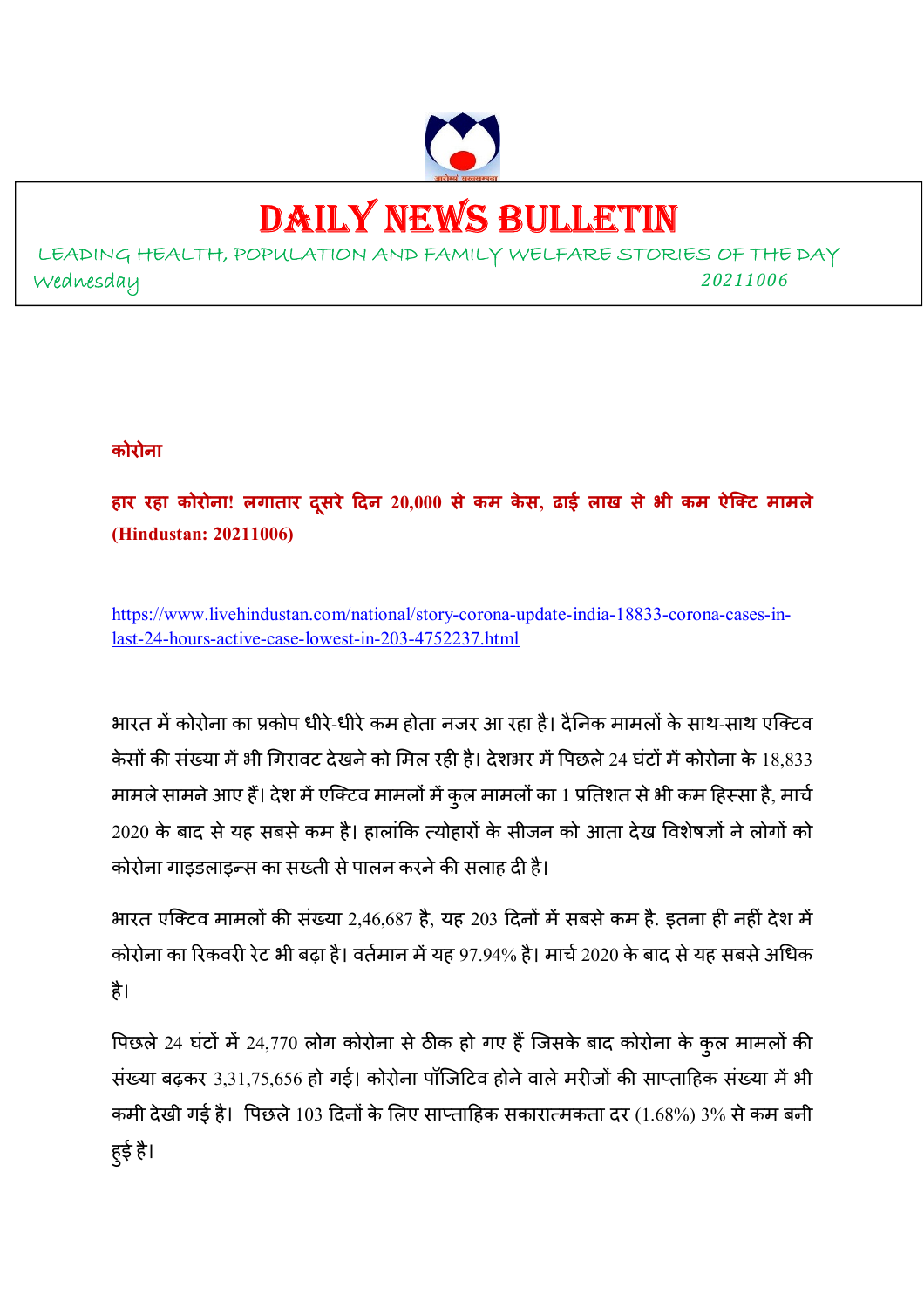दैनिक सकारत्मकता दर भी पिछले 37 दिनों से (1.68%) 3% से कम है। कोरोना मामलों की पहचान करने के लिए टेस्टिंग भी चल रही है, अभी तक देशभर में 57.68 करोड़ टेस्ट किए जा चके हैं। वहीं लोगों को वायरस से सुरक्षा देने के लिए देशभर में कोरोना टीकाकरण अभियान चलाया जा रहा है, जिसके तहत भारत में अब तक कुल 92.17 टीके लगाए जा चुके हैं।

#### **73% population of Odisha has developed antibodies against Covid: ICMR survey (The Times of India: 20211006)**

https://timesofindia.indiatimes.com/india/73-population-of-odisha-has-developed-antibodiesagainst-covid-icmr-survey/articleshow/86552301.cms

At least 73 per cent of Odisha's population and over 93 per cent of health workers have developed antibodies against SARS-CoV2 (Representative image)

BHUBANESWAR: At least 73 per cent of Odisha's population and over 93 per cent of health workers have developed antibodies against SARS-CoV2, according to a recent sero-survey conducted by Indian Council of Medical Research (ICMR).

The survey was conducted in 12 of the state's 30 districts between August 29 and September 15 by experts of ICMR's regional medical research (RMRC), Bhubaneswar with help of the health and family welfare department of Odisha government.

The survey was conducted in the districts of Sambalpur, Sundergarh, Jharsuguda, Keonjhar, Khurda, Puri, Balasore, Mayurbhanj, Jajpur, Kandhamal, Kalahandi and Nabarangpur.

Sanghamitra Pati, director of RMRC, Bhubaneswar said, of 5,796 samples collected from the community, it was found that 4,247 have antibodies. Similarly, 1,232 health workers out of 1,312 samples collected, have developed the antibodies, she said.

"We found 73.5 per cent seroprevalence among the community and 93.9 per cent among the healthcare workers," Pati said, adding that of the 12 surveyed districts, Khurda district has highest seroprevalence of 80 per cent followed by Jajpur, Mayurbhanj and Jharsuguda (around 68 per cent).

In terms of age groups, the RMRC director said, "Seventy per cent of people in the 6-10 year age group, 74 per cent of 11-18 age group, 75 per cent of 19-44 age group, 72 per cent 45-60 age group and 66 per cent above 60 years of age have the antibodies".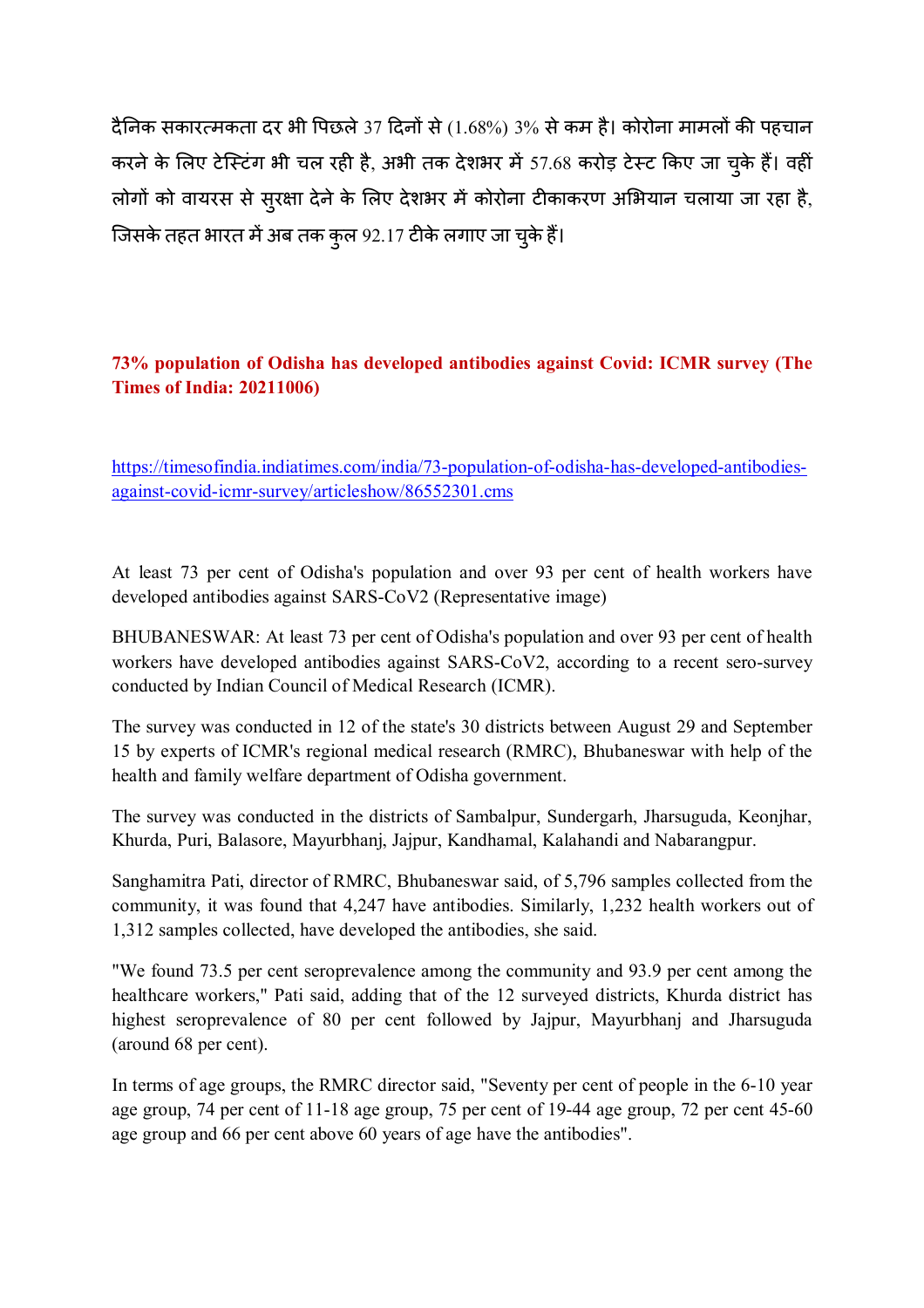Among the seropositive adults, around 66.5 per cent had received at least the first dose of vaccine, she said, adding that study also found that 25.6 per cent are fully immunized, 41.4 per cent are partially vaccinated and 33 per cent are unimmunized.

Pati said there is no major difference in the seroprevalence and vaccination coverage among urban and rural areas of Odisha.

RMRC survey also revealed that 48 per cent of women have received both the doses of vaccine while its ratio is 45.6 among men.

There is no marked difference in the seroprevalence after vaccination against Covid in rural and urban areas of the state. While 72.7 per cent seroprevalence was detected among rural population, it was 73.7 per cent among urban people. Similarly, there is no difference in antibodies in men and women. There was also no difference in developing antibody after taking Covaxin and Covishield vaccines, the director said.

Among seropositive persons, 13 per cent people reported symptoms suggestive of Covid-19 and 23 per cent had previously tested positive.

Director of health service, Dr Bijay Mohapatra said that the possible third wave of the Covid-19 pandemic may not cause much damage in the state as over 73 per cent of the population has already developed anti-bodies against the highly infectious disease Covid-19.

Meanwhile, Odisha on Monday logged 444 new Covid-19 cases taking the state's tally to 10,24,764 while five fresh fatalities pushed the coronavrius death toll to 8,180, a health department official said.

Of the new Covid-19 cases detected, 59 were in the age group of 0 to 18 years. The rate of infections among children and adolescents now stands at 13.28 per cent. While 258 of the new cases came from quarantine centres, the remaining 186 were local contacts.

Khurda district of which state capital Bhubaneswar is a part, reported the highest of 170 new infections, followed by Cuttack (73) and Mayurbhanj (37). Seven districts - Boudh, Gajapati, Kalahandi, Kandhamal, Koraput, Malkangiri and Nabarangpur, reported nil cases.

The five fresh fatalities were reported from Nabarangpur (2) and Sundergarh (3). This apart, 53 other Covid-19 patients have also died in the state so far due to comorbidities, he said.

The state currently has 5,702 active Covid-19 cases while as many as 10,10,829 patients including 646 on Sunday, recovered from the infections. The state's daily test positivity rate is 0.70 as 444 reported positive out of 62,715 samples tested for Covid-19 on Sunday. The TPR was 0.86 per cent on Sunday, 0.83 per cent on Saturday, 0.78 per cent on Friday and 0.89 per cent on Thursday.

The state has thus far conducted over 1.97 crore sample tests including 62,715 on Sunday. Odisha's positivity rate stands at 5.17 per cent.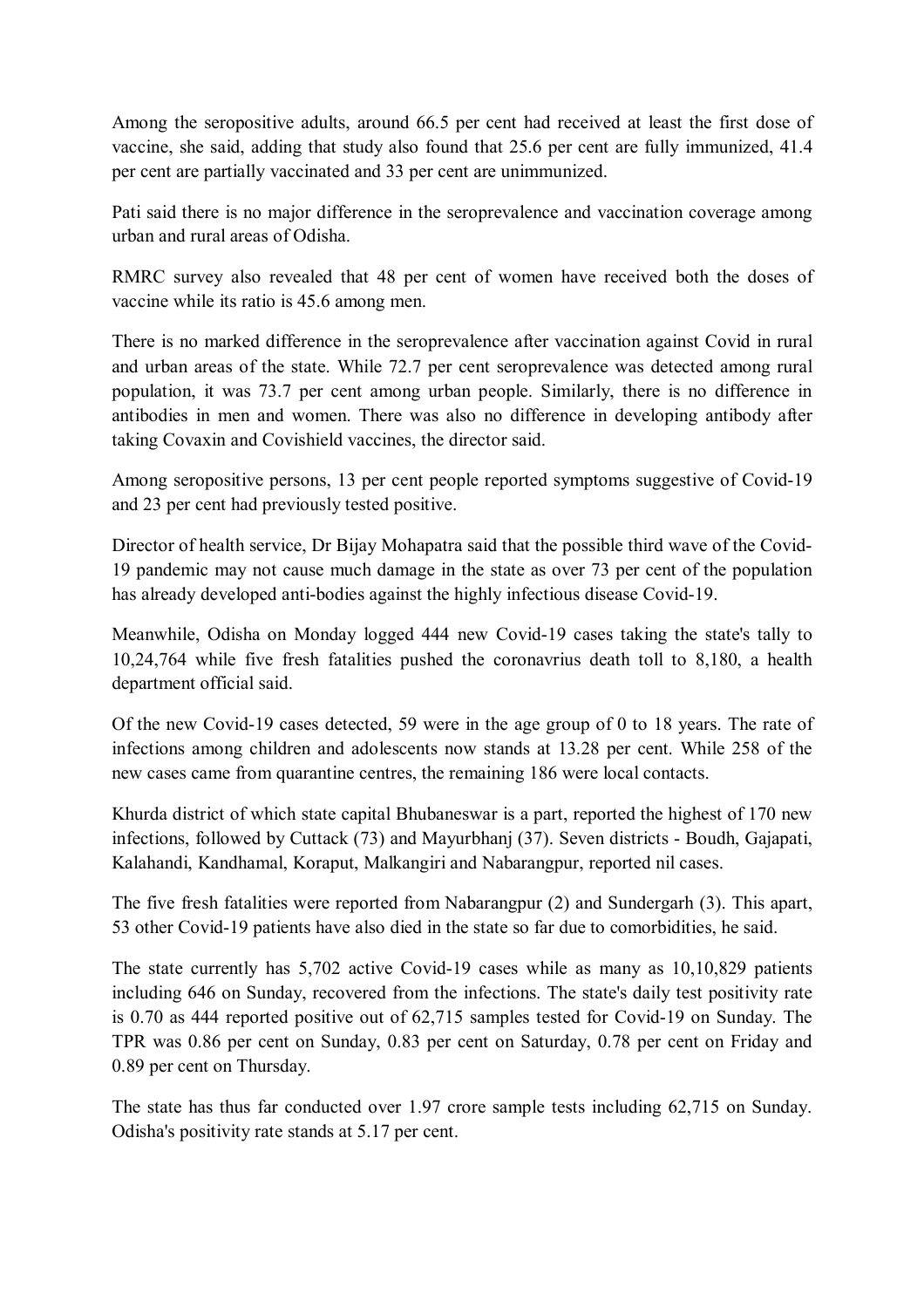Till Sunday, as many as 81,14,978 people have been fully inoculated against the Covid-19, he said.

## **कोरोना वैसीन**

**कोरोना सेजंग मबड़ा झटका: द#नया ु क% सबसे&भावशील वैसीन का असर 41 फ%सद\* घटा, देखनई ,टडी (Hindustan: 20211006)** 

https://www.livehindustan.com/international/story-pfizer-vaccine-prevents-severe-covid19 for-at-least-6-months-says-study-4750535.html

दुनिया की सबसे प्रभावशील वैक्सीन की प्रभावशीलता को लेकर बड़ा झटका लगा है। फाइजर-बायोएनटेक की कोरोना वैक्सीन की प्रभावशीलता में छह माह बाद बड़ी कमी देखी गई है। एक शोध के मुताबिक, फाइजर की दोनों खुराक लेने के बाद जो टीका संक्रमण रोकने में 88 फीसदी प्रभावी था, वह छह महीने बाद घटकर 47 फीसदी हो गया है। इसका मतलब यह हुआ कि दुनिया की सबसे प्रभावशाली वैक्सीन का असर छह महीने में ही 41 फीसदी तक घट गया।

यह शोध लांसेट मेडिकल जर्नल में प्रकाशित हुआ है। शोध के विश्लेषण से पता चला है कि अस्पताल में भर्ती होने और संक्रमण से होने वाली मौतों को रोकने में टीके की प्रभावशीलता छह महीने तक 90% के उच्च स्तर पर रही। यह कोरोना के अत्यधिक संक्रामक डेल्टा वेरिएंट के खिलाफ भी था। शोधकर्ताओं ने कहा कि डेटा से पता चलता है कि यह गिरावट अधिक संक्रामक वेरिएंट के बजाय प्रभावोत्पादकता कम होने के कारण है।

## सभी वेरिएंट पर असरदार

फाइजर और कैसर पर्मानेंट ने दिसंबर 2020 से अगस्त 2021 के बीच कैसर पर्मानेंट सदर्न कैलिफोर्निया के लगभग 34 लाख लोगों के हेल्थ रिकॉर्ड्स की जांच की। इस अध्ययन को लेकर फाइजर वैक्सीन्स में चीफ मेडिकल ऑफिसर और सीनियर वाइस प्रेसिडेंट लुई जोडार ने कहा कि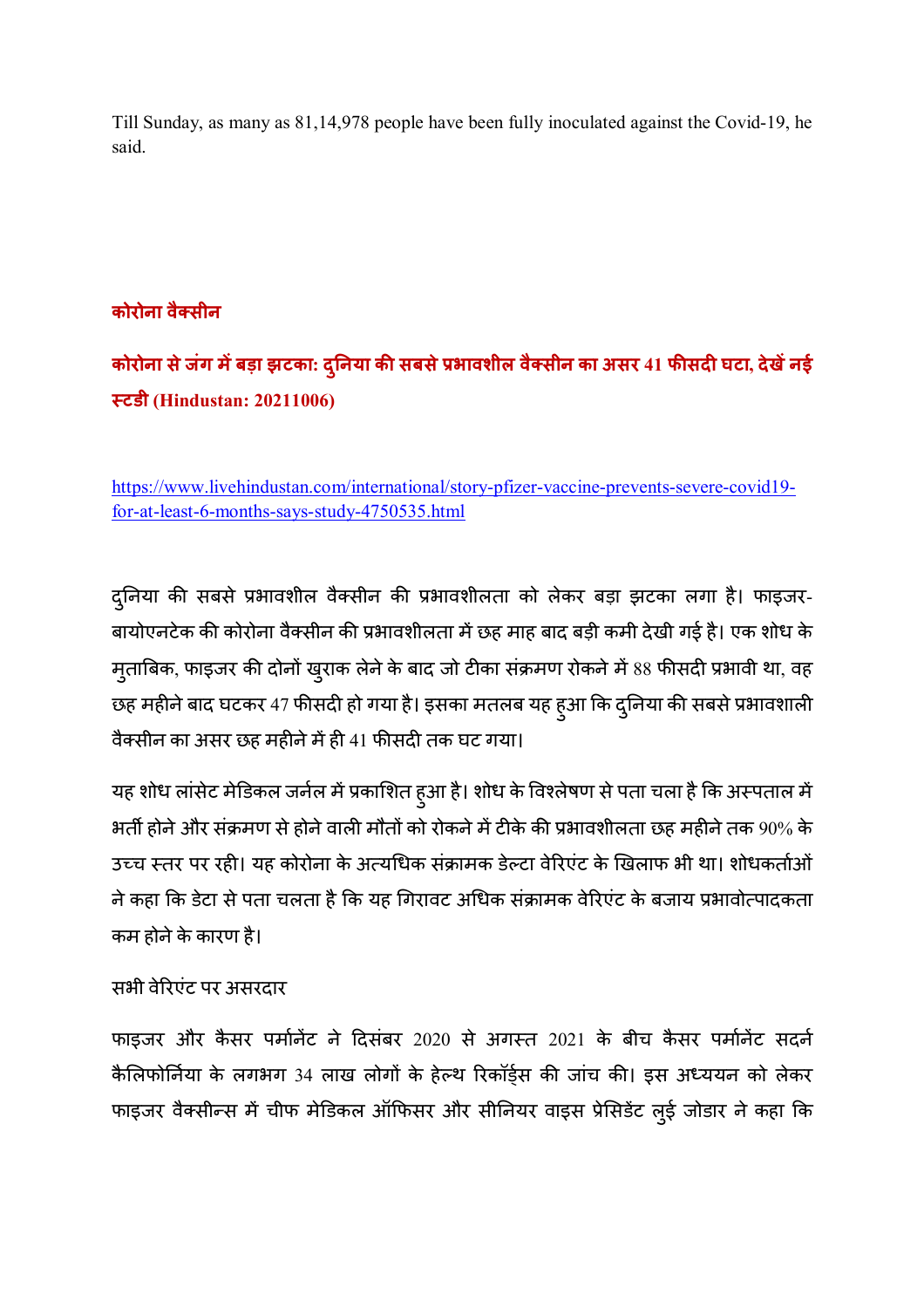हमारा वेरिएंट स्पेसिफिक एनालिसिस बताता है कि फाइजर वैक्सीन कोरोना के डेल्टा समेत सभी चिंताजनक वेरिंएट के खिलाफ प्रभावी है।

शोध में बताया गया है कि फाइजर का टीका लगवाने के एक महीने बाद डेल्टा वेरिएंट के खिलाफ यह 93 फीसदी प्रभावी थी। लेकिन चार महीने बाद यह घटकर 53 फीसदी हो गई। जबकि अन्य वेरिएंट के मुकाबले प्रभावशीलता 97 फीसदी से घटकर 67 फीसदी हो गई। कैसर पर्मानेंट दक्षिणी कैलिफोर्निया के अनुसंधान और मूल्यांकन विभाग के साथ शोध के प्रमुख लेखक सारा टार्टोफ कहते हैं कि इससे यह पता चलता है कि डेल्टा ऐसा वेरिएंट नहीं है जो वैक्सीन को चकमा दे सके। उन्होंने कहा कि यदि ऐसा होता तो शायद हमें टीकाकरण के बाद उच्च सुरक्षा नहीं मिलती। क्योंकि उस स्थिति में टीकाकरण काम नहीं कर रहा होता।

एफडीए डाटा का अध्ययन कर बूस्टर शॉट पर फैसला लेगा

अमेरिकी स्वास्थ्य एजेंसियां मेडिकल जर्नल में प्रकाशित डाटा का अध्ययन कर कोरोना टीके के बूस्टर शॉट पर फैसला करेंगी। हालांकि अमेरिकी खादय एवं औषधि प्रशासन (एफडीए) ने वयस्कों और उच्च जोखिम वाले अमेरिकियों के लिए फाइजर/बायोएनटेक वैक्सीन की बूस्टर खुराक के उपयोग को मंजूरी दी है। जबकि सभी लोगों को बूस्टर शॉट देने के लिए वैज्ञानिकों ने और अधिक डेटा की मांग की है।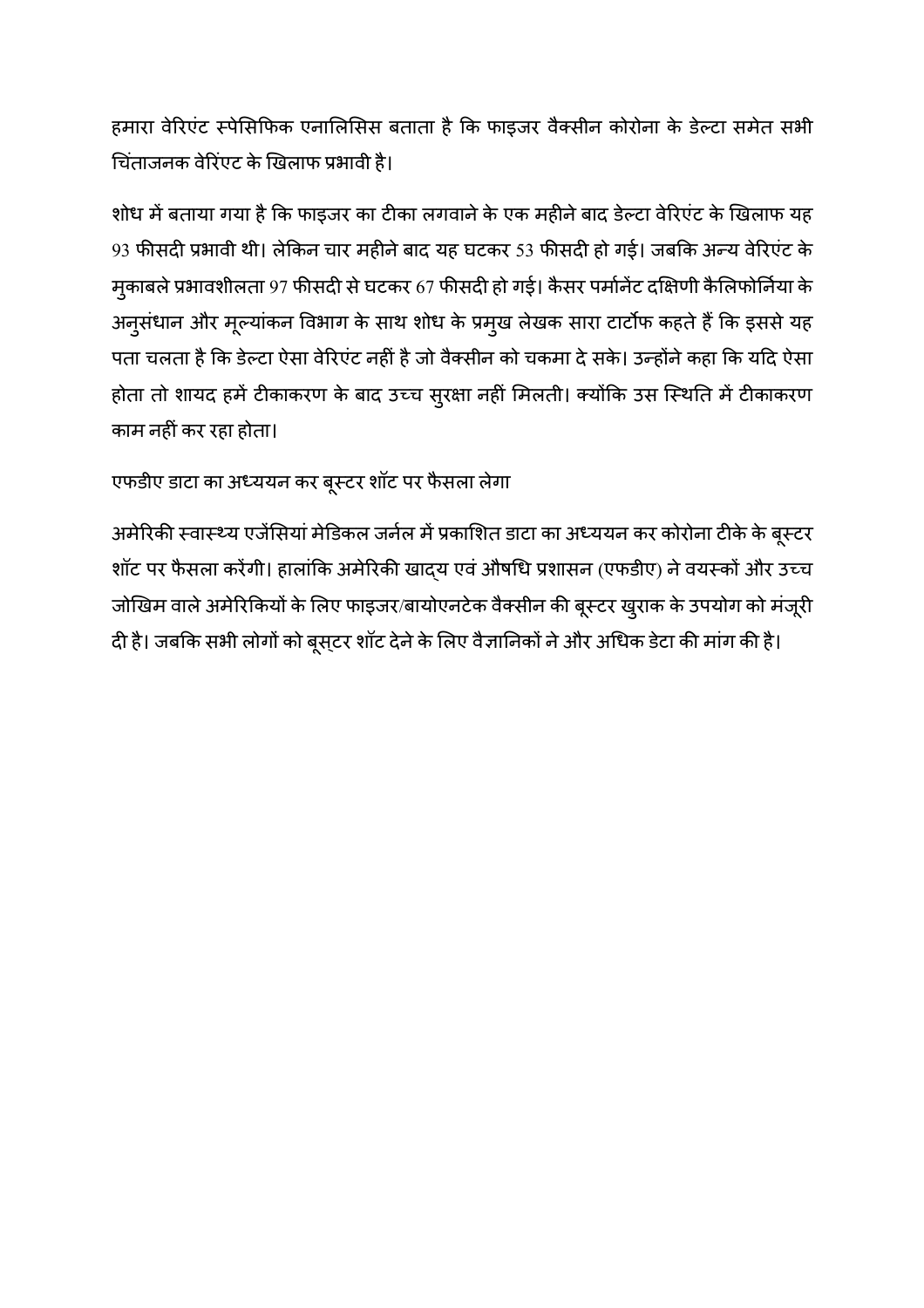# $WHO$  अगले सप्ताह कोवैक्सीन को मंजूरी देने पर करेगा अंतिम फैसला (Dainik Jagran: **20211006)**

https://www.jagran.com/news/national-who-will-make-a-final-decision-on-whether-toapprove-covaccin-next-week-22086836.html?itm\_source=website&itm\_medium=homepage&itm\_campaign=p1\_compone nt

भारत बायोटेक के कोवैक्सीन के लिए ईओएल दर्जा मंजूर करने के बारे में अगले सप्ताह अंतिम फैसला करेगा।

विश्व स्वास्थ्य संगठन (डब्ल्यूएचओ) भारत बायोटेक के कोरोना रोधी टीके कोवैक्सीन के लिए आपात उपयोग सूचीबद्धता (ईओएल) दर्जा मंजूर करने के बारे में अगले सप्ताह अंतिम फैसला करेगा। उसने मंगलवार को यह बात कही। इससे कोवैक्सीन लगाने वालों को राहत मिलेगी।

नई दिल्ली, प्रेट्र। विश्व स्वास्थ्य संगठन (डब्ल्यूएचओ) भारत बायोटेक के कोरोना रोधी टीके कोवैक्सीन के लिए आपात उपयोग सूचीबद्धता (ईओएल) दर्जा मंजूर करने के बारे में अगले सप्ताह अंतिम फैसला करेगा। उसने मंगलवार को यह बात कही।इस वैश्विक स्वास्थ्य निकाय ने ट्वीट किया, 'डब्ल्यूएचओ और विशेषज्ञों का एक स्वतंत्र समूह इस बात को लेकर जोखिम/मूल्यांकन करने और अंतिम फैसला करने के लिए अगले सप्ताह बैठक करेंगे कि क्या कोवैक्सीन के लिए आपात उपयोग सूचीबद्धता मंजूर की जाए।'

जोखिम और मूल्यांकन करने के लिए होगी डब्ल्यूएचओ और विशेषज्ञों के स्वतंत्र समूह की बैठक

डब्ल्यूएचओ की रणनीतिक टीकाकरण विशेषज्ञ दल परामर्शदात्री (एसएजीई) ने ईयूएल पर अपनी सिफारिशें देने एवं अन्य विषयों पर चर्चा करने के लिए मंगलवार को बैठक की थी।डब्ल्यूएचओ ने अपने ट्वीट में कहा, 'कोवैक्सीन निर्माता कंपनी भारत बायोटेक लगातार डब्ल्यूएचओ को आंकड़े सौंप रही है और डब्ल्यूएचओ के अनुरोध पर 27 सितंबर को उसने अतिरिक्त सूचनाएं भी सौंपी। डब्ल्यूएचओ के विशेषज्ञ फिलहाल इस सूचना की समीक्षा कर रहे हैं और यदि वह सभी चिंताओं का हल करता हैं तो डब्ल्यूएचओ मूल्यांकन अगले सप्ताह अंतिम रूप से हो जाएगा।'

कैडिला को दो डोज वाली वैक्सीन के तीसरे चरण के ट्रायल को मंजूरी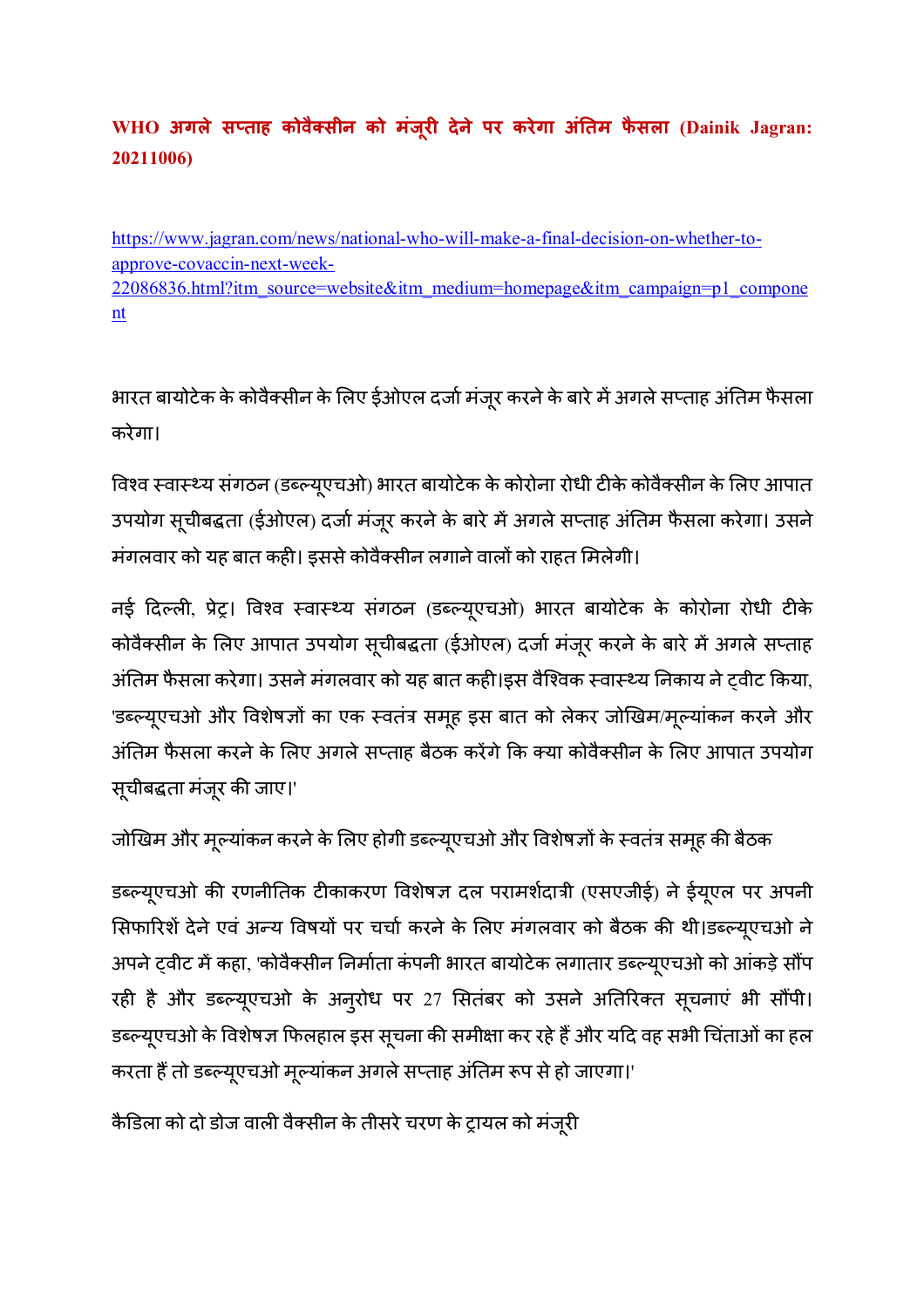दवा कंपनी कैडिला हेल्थकेयर ने मंगलवार को कहा कि उसे भारतीय दवा नियामक से अपनी दो डोज वाली कोरोना रोधी वैक्सीन जायकोव-डी के तीसरे चरण के ट्रायल करने की मंजरी मिल गई है। कंपनी ने तीन डोज वाली जायकोव-डी भी तैयार की है, जिसके भारत के दवा महानियंत्रक (डीसीजीआइ) से इमरजेंसी इस्तेमाल की मंजूरी पहले ही मिल चुकी है। यह 12 साल से अधिक उम्र के बच्चों और वयस्कों को लगाई जाएगी।

#### **WHO still reviewing Sputnik V vaccine, as Russia presses bid (The Hindu: 20211006)**

https://www.thehindu.com/news/international/who-still-reviewing-sputnik-v-vaccine-asrussia-presses-bid/article36849154.ece?homepage=true

The World Health Organization (WHO) is still reviewing data about Russia's Sputnik V vaccine as part of hopes that it can be approved by the U.N. health agency for emergency use against coronavirus, but said on October 5, 2021 that no decision is imminent

The next vaccine on the group's agenda is one from Bharat Biotech, which is expected to be discussed this month.

The World Health Organisation is still reviewing data about Russia's Sputnik V vaccine as part of hopes that it can be approved by the UN health agency for emergency use against coronavirus, but said on Tuesday that no decision is imminent.

The clarification comes after Russian Health Minister Mikhail Murashko in recent days said that administrative issues were among the main holdups in WHO's decision-making process about whether to grant an emergency use listing to Sputnik V, as it has for a half-dozen other vaccines.

Such approval would be a show of international confidence in the vaccine after a rigorous review process, and could pave the way for its inclusion into the COVAX program organised by WHO and key partners that is shipping COVID-19 vaccines to scores of countries around the world based on need.

"As with other candidate vaccines, WHO continues to assess Sputnik V vaccines from different manufacturing sites and will publish decisions on their EUL (emergency use listing) status when all the data are available and the review is concluded," WHO said in a statement.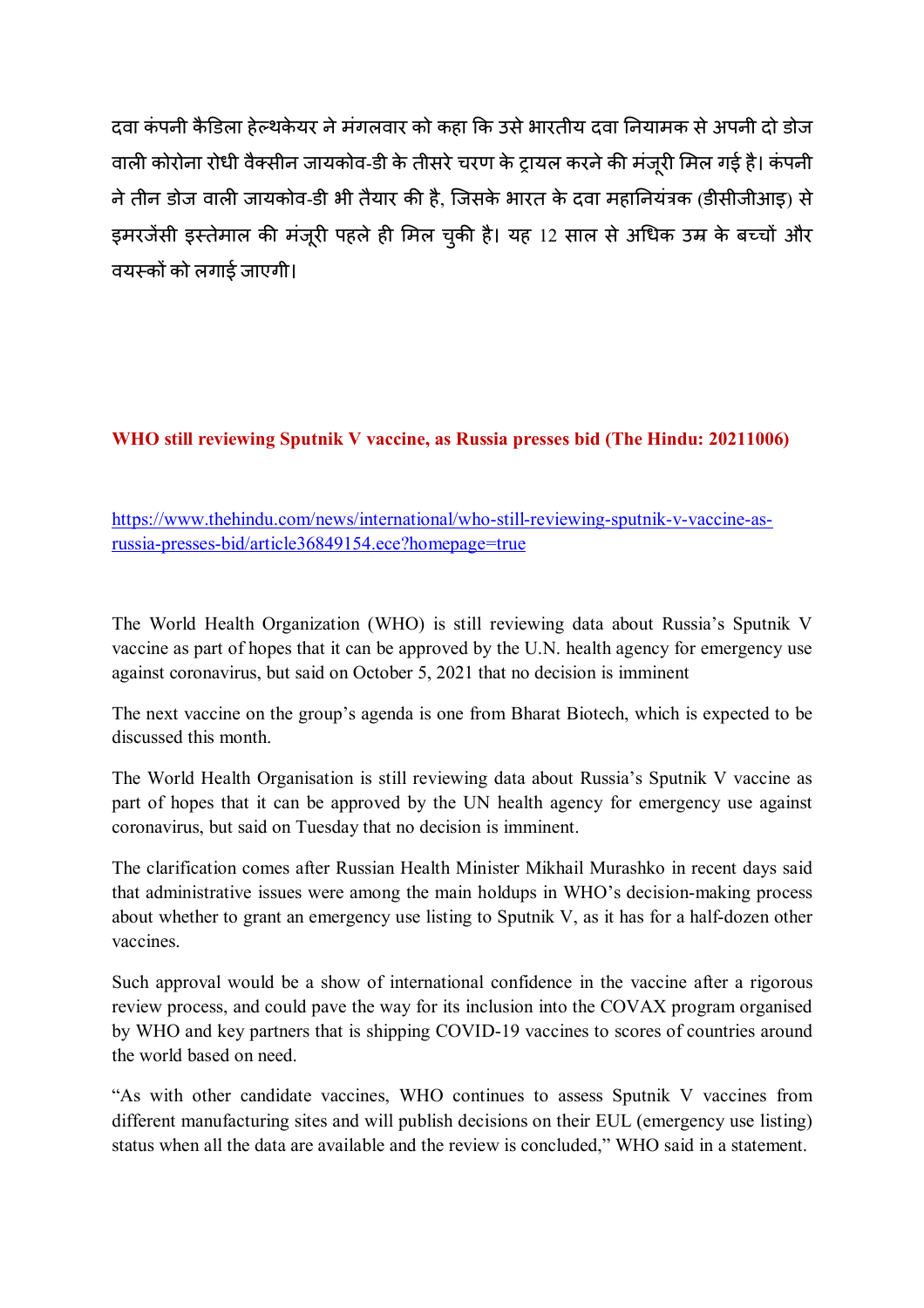"The EUL assessment process aims to speed up equitable access to vaccines in order to save lives and bring the COVID-19 pandemic under control." The vaccines WHO has approved are Pfizer-BioNTech, AstraZeneca, Johnson & Johnson, Moderna, Sinovac and Sinopharm.

After a meeting with WHO Director-General Tedros Adhanom Ghebreyesus, Murashko on Saturday said "all barriers have been removed" for further review of Sputnik V, as quoted by Russian news agencies and the official Twitter page of the Sputnik V vaccine.

"Today we see no obstacles to further work," and this was confirmed by Tedros, Murashko said. Some administrative procedures remained to be completed but the issues were not about the vaccine itself, he said.

On Monday, Murashko added that "disagreements" with WHO had been resolved, and the production sites and registering company in Russia "should submit the entire package of documents within a week or a week and a half, and the further process will begin." In a phone interview, WHO spokeswoman Daniela Bagozzi said Tuesday that only the WHO's technical advisory group on emergency use listings — not the WHO director-general himself — has final say about whether a vaccine obtains emergency approval.

Once WHO receives the full amount of data that it needs, when production sites have been inspected, and when the data is deemed to meet WHO criteria, the group can schedule a meeting to validate a candidate vaccine for an emergency use listing.

No such meeting has been set for Sputnik V. The next vaccine on the group's agenda is one from India's Bharat Biotech, which is expected to be discussed this month.

#### **New research: Two Pfizer vaccine shots stay effective against hospitalisation for all Covid-19 variants (The Indian Express: 20211006)**

https://indianexpress.com/article/explained/two-pfizer-shots-stay-effective-againsthospitalisation-for-all-variants-study-7552305/

The study from Kaiser Permanente and Pfizer, published in The Lancet, has found that two doses are 90% effective against hospitalisations for all variants, including Delta, for at least six months

Effectiveness of the Pfizer vaccine against all SARS-CoV-2 infections declined over the study period, falling from 88% within one month after receiving two vaccine doses, to 47% after six months.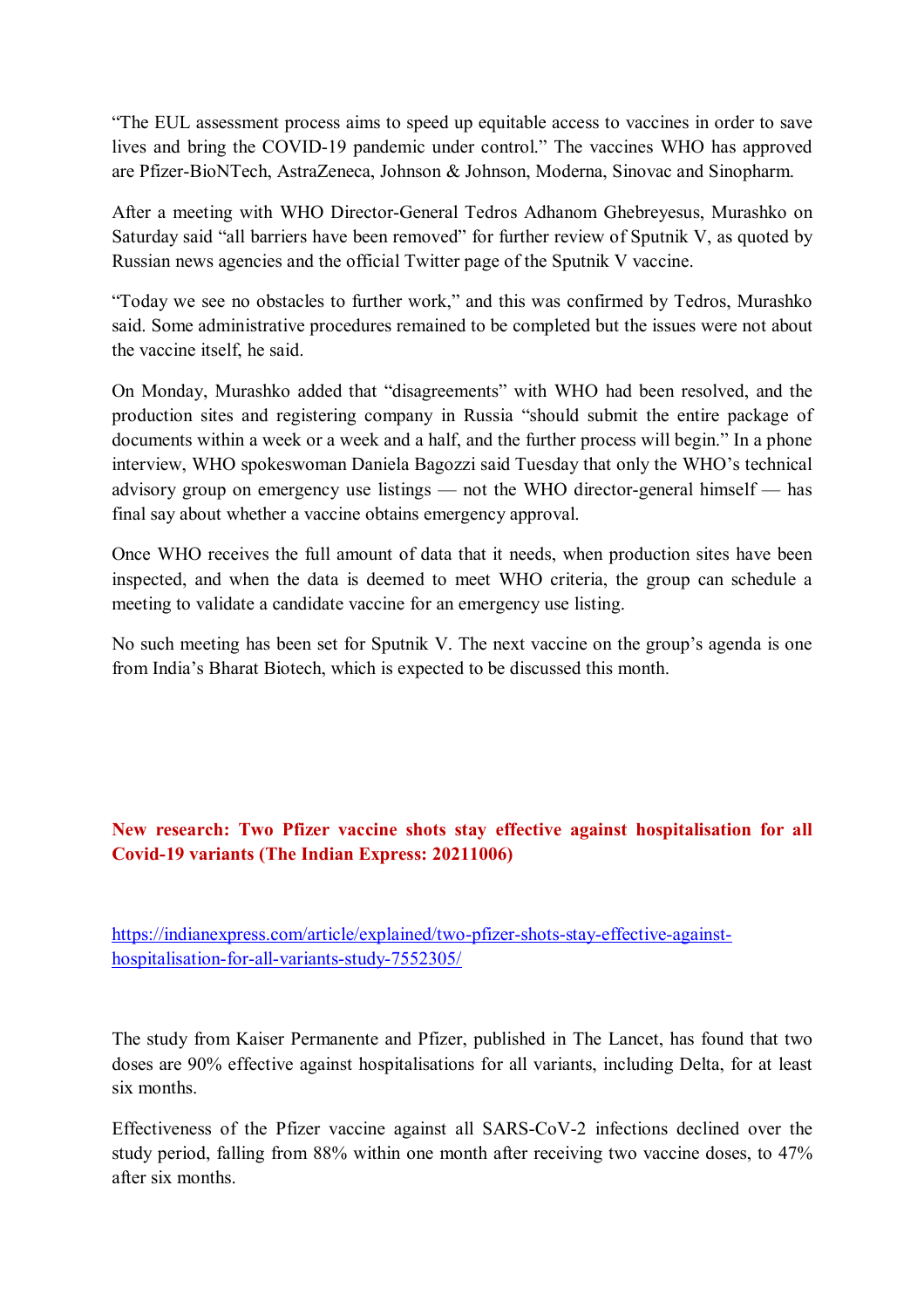A new study has reconfirmed the effectiveness of the Pfizer-BioNTech vaccine (BNT162b2) as far as hospitalisation is concerned, and across all variants of SARS-CoV-2, the virus that causes Covid-19. The study from Kaiser Permanente and Pfizer, published in The Lancet, has found that two doses are 90% effective against hospitalisations for all variants, including Delta, for at least six months.

It was conducted on subjects in the United States.

Effectiveness of the Pfizer vaccine against all SARS-CoV-2 infections declined over the study period, falling from 88% within one month after receiving two vaccine doses, to 47% after six months. However, effectiveness of the vaccine against hospitalisation remained at 90% overall and for all variants, the study found.

These findings are consistent with preliminary reports from the US Centers for Disease Control and Prevention (CDC) and those of the Israel Ministry of Health, which had found reductions of BNT162b2 against infection after approximately six months, the study authors noted.

#### The analysis

Researchers analysed 3,436,957 electronic health records from the Kaiser Permanente Southern California (KPSC) health system between December 4, 2020 and August 8, 2021. During the study period, 5.4% (184,041 people) were infected with SARS-CoV-2. Among those infected, 6.6% (12,130) were hospitalised. The average time since being fully vaccinated was between three to four months.

A whole genome sequencing and viral lineage analysis of 8,911 PCR-positive SARS-CoV-2 samples from the study cohort determined that the Delta variant comprised 28% of the overall proportion of positive sequences. During the study period, the proportion of positive cases attributed to the Delta variant increased from 0.6% in April 2021 to nearly 87% by July 2021, confirming the Delta variant had become the dominant strain in the United States.

Vaccine effectiveness against the Delta variant infections at one month after two doses of BNT162B2 was 93% and fell to 53% after four months. Effectiveness against other variants at one month after receiving two doses was 97% and declined to 67% after four months. Effectiveness against Delta-related hospitalisations remained high (93%) for the duration of the study period.

The authors, however, note that analyses with longer follow-up to measure the rate of waning for Delta compared to other variants are warranted.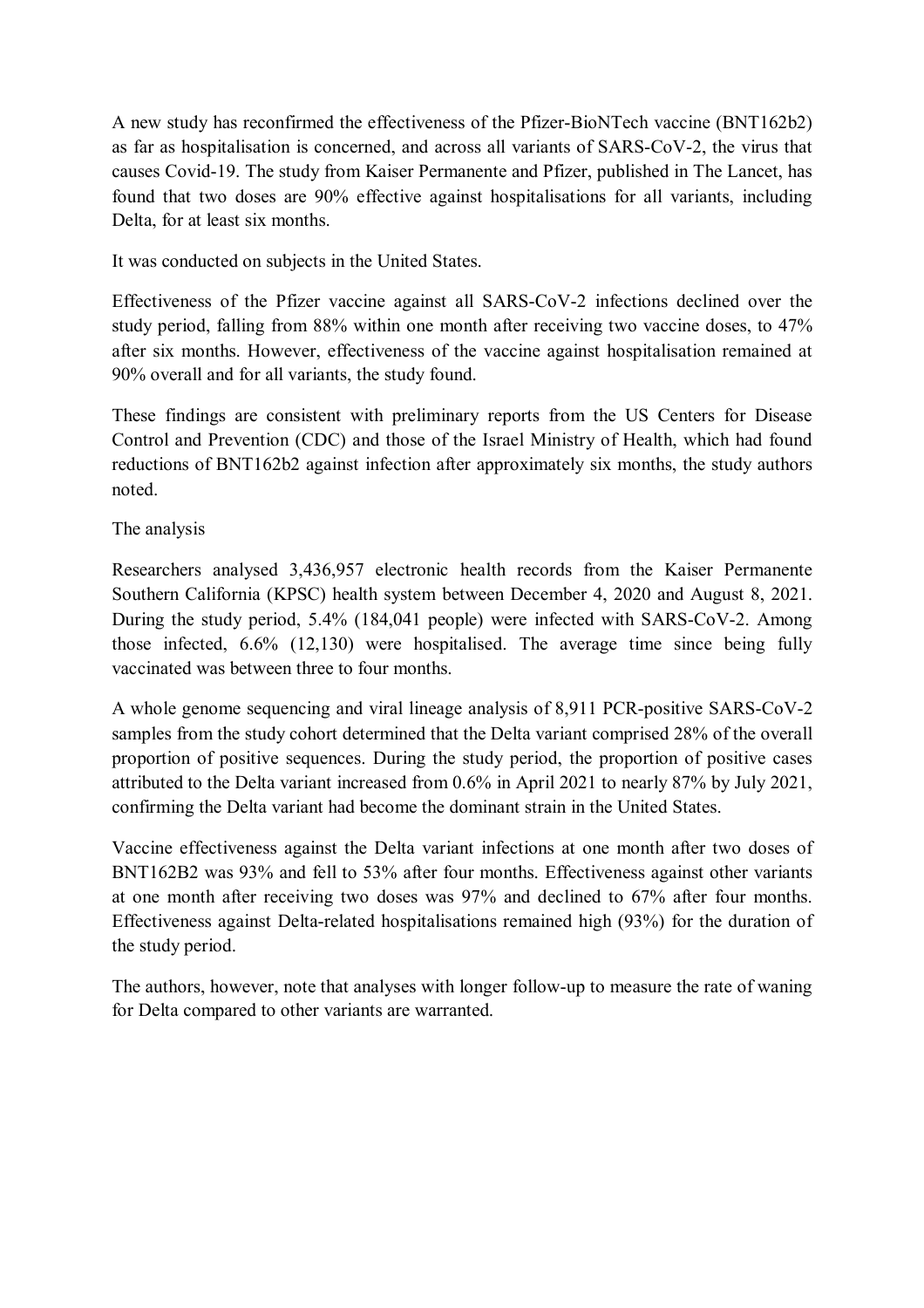## $\frac{1}{2}$ -हेल्थ कार्ड

 $\int_0^{\pi} 1$  दिल्ली के लोगों को जारी किया जाएगा ई-हेल्थ कार्ड, सरकारी अस्पतालों में इलाज कराने में मिलेगी **बड़ी राहत (Dainik Jagran: 20211006)** 

https://www.jagran.com/delhi/new-delhi-city-patients-will-be-able-to-get-treatment-in-delhigovt-hospitals-by-taking-online-appointment-22087508.html?itm\_source=website&itm\_medium=homepage&itm\_campaign=p1\_compone nt

आनलाइन एप्वाइंटमेंट लेकर सरकारी अस्पतालों में इलाज करा सकेंगे मरीज

स्वास्थ्य सूचना प्रबंधन प्रणाली (हेल्थ इनफार्मेशन मैनेजमेंट सिस्टम) के तहत राजधानी के सभी लोगों को विशिष्ट स्वास्थ्य कार्ड सर्वे के आधार पर जारी किया जाएगा। इसके लिए मतदाता पहचान पत्र अनिवार्य होगा। बच्चों का कार्ड माता-पिता के कार्ड से जुड़ा होगा।

नई दिल्ली, राज्य ब्यूरो। स्वास्थ्य सूचना प्रबंधन प्रणाली (हेल्थ इनफार्मेशन मैनेजमेंट सिस्टम) के तहत राजधानी के सभी लोगों को विशिष्ट स्वास्थ्य कार्ड सर्वे के आधार पर जारी किया जाएगा। इसके लिए मतदाता पहचान पत्र अनिवार्य होगा। बच्चों का कार्ड माता-पिता के कार्ड से जुड़ा होगा। स्वास्थ्य सूचना प्रबंधन प्रणाली के तहत अस्पतालों में इलाज व प्रबंधन की सुविधाएं डिजिटल प्लेटफार्म से जुड़ जाएंगी। ऐसे में मरीज पोर्टल या एप से आनलाइन एप्वाइंटमेंट लेकर दिल्ली सरकार के अस्पतालों में सीधे डाक्टर से दिखा सकेंगे। इससे मरीजों को अस्पताल में ओपीडी पंजीकरण के लिए लाइन में लगने से छुटकारा मिलेगा और इलाज आसान हो जाएगा।

ई-कार्ड हेल्थ के लिए बजट को कैबिनेट की मंजूरी मिल गई है। राष्ट्रीय डिजिटल स्वास्थ्य मिशन के तहत परिभाषित दिशा निर्देशों के अनुसार लोगों को यह कार्ड जारी किया जाएगा। इसमें लोगों के स्वास्थ्य की पूरी जानकारी उपलब्ध रहेगी। हर जांच की रिपोर्ट स्वास्थ्य सूचना प्रबंधन प्रणाली के माध्यम से स्वास्थ्य कार्ड दर्ज किया जाएगा।

इससे मरीजों को अपना पुराना रिकार्ड रखने से भी छुटकारा मिलेगा। दिल्ली सरकार के अनुसार स्वास्थ्य विभाग इस योजना पर तेजी से काम कर रहा है। इसके लिए दिल्ली की पूरी आबादी का सर्वे किया जा रहा है। कुछ माह में यह सर्वे पूरा हो जाएगा। शुरुआत में लोगों को एक साल के लिए अस्थायी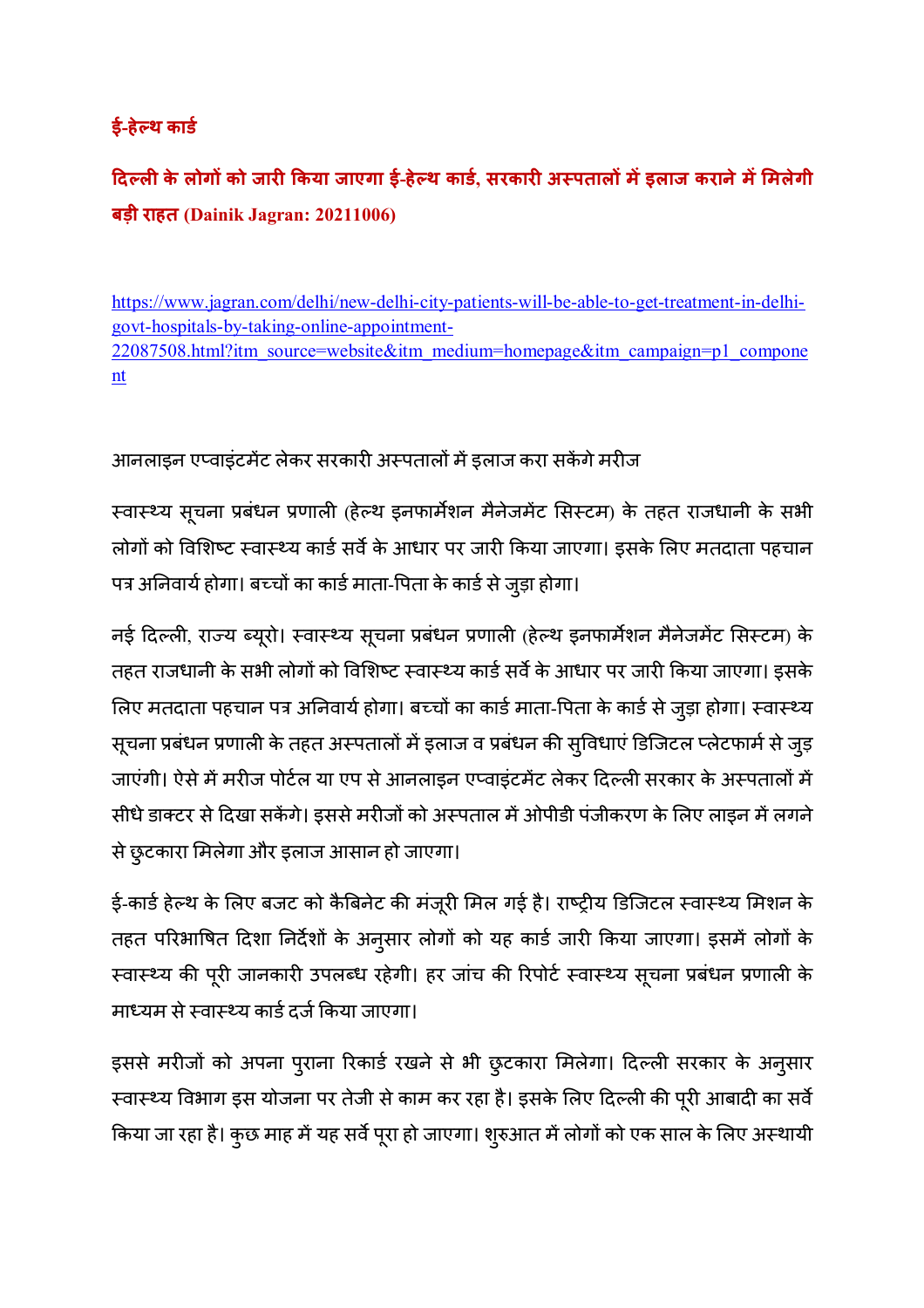ई-हेल्थ कार्ड भी जारी किया जाएगा। पूरा डाटा अपडेट होने के बाद स्थायी स्वास्थ्य कार्ड लोगों के पंजीकृत पतेपर भेजा जाएगा।

इसलिए सर्वे के दौरान परिवार के हर सदस्य का विवरण व तस्वीर लेने के साथ-साथ निवास स्थान की पूरी जानकारी ली जाएगी। दिल्ली सरकार लोगों के लिए जगह-जगह सहायता केंद्र भी खोलेगी। इसके अलावा अस्पतालों, पालीक्लीनिक, डिस्पेंसरियों व सभी वाडरें में भी काउंटर खोले जाएंगे, जहां स्वास्थ्य कार्ड के लिए पंजीकरण कराया जा सकेगा।

इलाज में मददगार बनेगा काल सेंटर

स्वास्थ्य सूचना प्रबंधन प्रणाली के तहत काल सेंटर भी शुरू किया जाएगा। यह काल सेंटर भी मरीजों को एप्वाइंटमेंट लेने व इलाज में मददगार बनेगा। इमरजेंसी की स्थिति में भी लोग काल सेंटर की हेल्पलाइन पर फोन करके मदद मांग सकेंगे। जरूरत पड़ने पर विशेषज्ञ डाक्टर से भी चिकित्सकीय परामर्श दिलाने की व्यवस्था होगी।

## **वायु&दषणू**

**वायु&दषणू का गहराता खतरा, घर के अंदर का &दषणू भी कम घातक नह\*ं (Dainik Jagran: 20211006)** 

https://www.jagran.com/uttar-pradesh/varanasi-city-air-pollution-news-the-increasingdanger-of-air-pollution-jagran-special-22087665.html

वायु प्रदूषण की समस्या को सामूहिक प्रयास से ही नियंत्रित किया जा सकता है।

विश्व स्वास्थ्य संगठन दवारा वायु प्रदुषण के मानकों को सख्त करने का उद्देश्य वायु प्रदुषण के प्रतिकूल प्रभावों से मानवजाति की रक्षा करने के लिए राष्ट्रों से आहवान करना है। वायु प्रदूषण पूरी दुनिया में एक बड़े जोखिम का स्वरूप अख्तियार कर चुका है।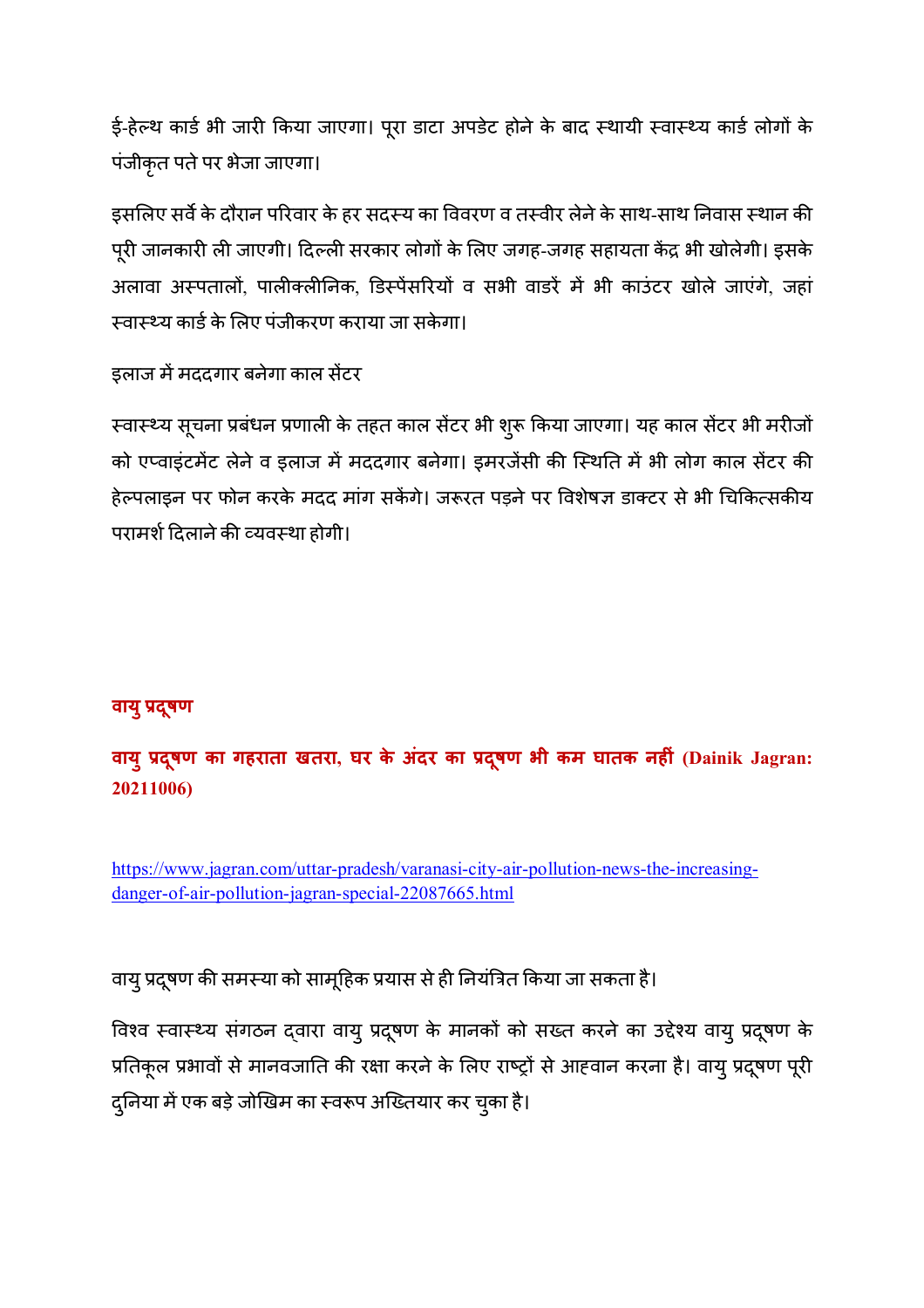सुधीर कुमार। Air Pollution News हाल में विश्व स्वास्थ्य संगठन यानी डब्ल्यूएचओ ने वैश्विक वायु गुणवत्ता के मानकों में डेढ़ दशक बाद बदलाव करते हुए नए दिशानिर्देश जारी किए हैं। इन दिशानिर्देशों में पीएम (पार्टकि्लेट मैटर)-2.5 और पीएम-10 के अलावा चार अन्य प्रदूषकों-ओजोन, नाइट्रोजन आक्साइड, सल्फर डाईआक्साइड और कार्बन मोनोक्साइड की सालाना औसत सीमा पर भी कड़ाई बरती गई है। 1987, 2000 और 2005 के बाद यह चौथी बार है, जब इस वैश्विक संस्था ने हवा में घुलते जहर के नए और पहले की तुलना में कठोर पैमाने तय किए हैं।

डब्ल्यूएचओ की नई गाइडलाइंस के मुताबिक 2005 में हवा में पीएम-2.5 की सालाना औसत सीमा, जो 10 माइक्रोग्राम प्रति घनमीटर निर्धारित थी, उसकी सीमा घटाकर अब पांच माइक्रोग्राम प्रति घनमीटर कर दी गई है। वहीं पीएम-10 की सालाना औसत सीमा 15 माइक्रोग्राम प्रति घनमीटर कर दी गई है, जो पहले एक घनमीटर पर 20 माइक्रोग्राम थी। वहीं ओजोन गैसों के लिए एक घनमीटर पर सालाना औसत सीमा 60 माइक्रोग्राम, नाइट्रोजन आक्साइड के लिए 10, सल्फर डाईआक्साइड के लिए 40 और कार्बन मोनोक्साइड के लिए चार माइक्रोग्राम निर्धारित की गई है।

वायु प्रदूषण के मानकों को सख्त करने का उद्देश्य इसके प्रतिकूल प्रभावों से मानवजाति की रक्षा करने के लिए राष्ट्रों से आहवान करना है। गौरतलब है कि ये दिशानिर्देश ऐसे समय में सख्त किए गए हैं, जब वायु प्रदूषण पूरी दुनिया में एक बड़े सार्वजनिक जोखिम का स्वरूप अख्तियार कर चुका है। स्टेट आफ ग्लोबल एयर रिपोर्ट-2020 के मुताबिक वायु प्रदूषण दुनिया में मौत का चौथा सबसे बड़ा कारण है, जिससे हर मिनट करीब 13 लोगों की असमय मौत होती है। अगर दुनिया विश्व स्वास्थ्य संगठन के इन दिशानिर्देशों का कड़ाई से पालन करे तो प्रदूषित वायु की गुणवत्ता सुधार कर दुनियाभर में हर साल असमय होने वाली करीब 70 लाख मौतों को टाला जा सकता है। नए दिशानिर्देश विश्व परिवार से वायु प्रदूषण का स्तर घटाने और जलवायु परिवर्तन के खतरों से निपटने की अपील करती दिखती है, लेकिन सवाल यह है कि क्या इन दिशानिर्देशों के प्रति दुनिया पूरी तरह संजीदगी दिखा पाएगी?

सख्ती से कितने सुधरेंगे हालात : वर्ष 2019 में वैश्विक आबादी का 99 फीसद हिस्सा उन इलाकों में निवास कर रहा था, जहां वायु गुणवत्ता का स्तर विश्व स्वास्थ्य संगठन के 2005 में निर्धारित मानकों के अनुरूप नहीं था। इसका तात्पर्य तो यही हुआ कि दुनिया के अधिकांश देश डब्ल्यूएचओ द्वारा निर्धारित इन मानकों को अपने यहां लागू करने में विफल साबित हुए हैं। ग्रीनपीस इंडिया की रिपोर्ट बताती है कि दुनिया के 100 बड़े शहरों में 92 शहर ऐसे हैं, जहां हवा में प्रदूषकों की मात्र विश्व स्वास्थ्य संगठन दवारा निर्धारित मानक से कहीं अधिक है। इसमें पांच शहर भारत के भी शामिल हैं। वहीं एक रिपोर्ट के मुताबिक 2020 में दिल्ली में पीएम-2.5 की सालाना औसत सीमा विश्व स्वास्थ्य संगठन के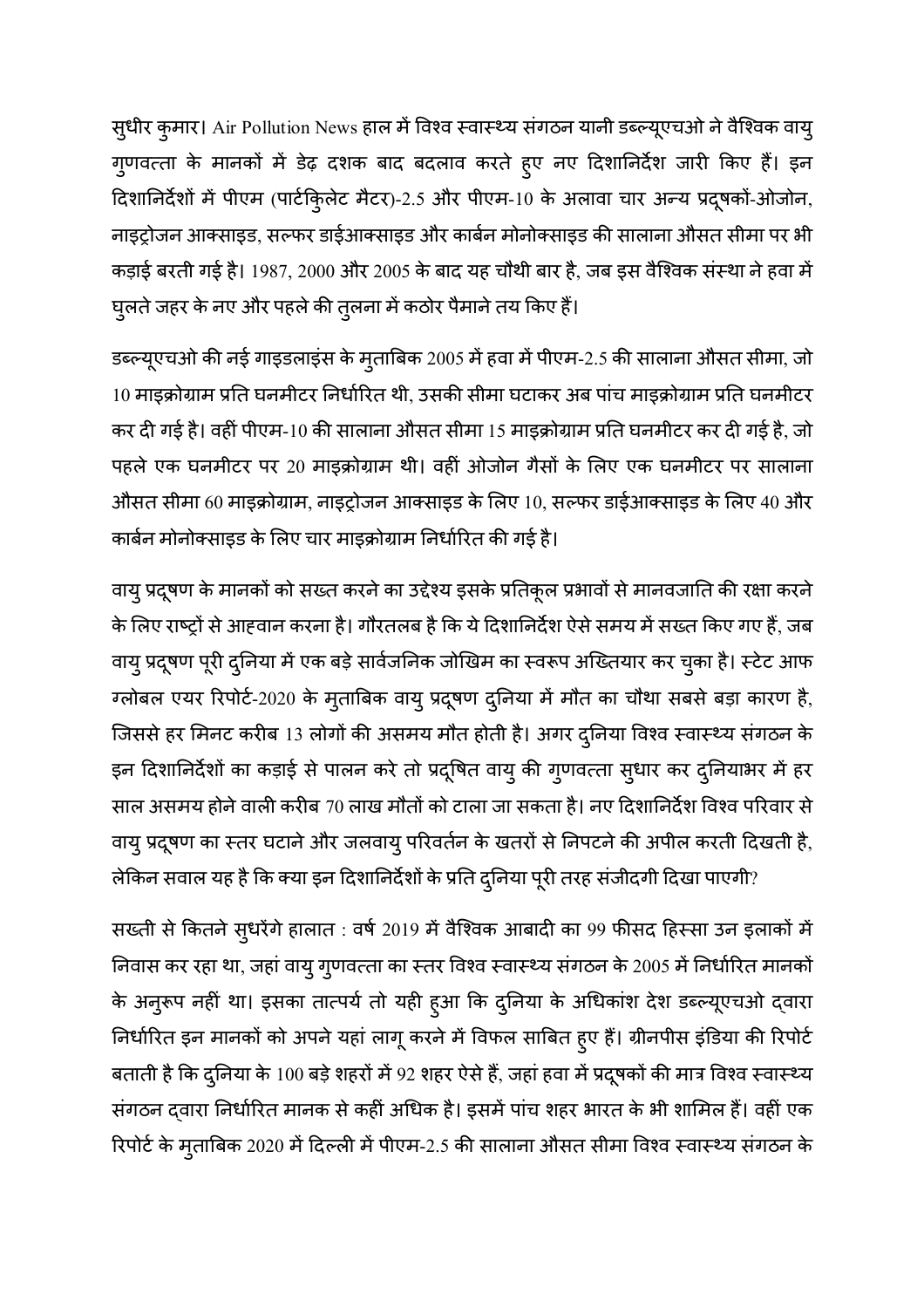नए मानक से 17 गुना, अहमदाबाद में 10 गुना, कोलकाता में 9.4 गुना, मुंबई में आठ गुना, हैदराबाद में सात गुना अधिक रही। स्पष्ट है अगर समय रहते डब्ल्यूएचओ के दिशानिर्देशों पर अमल न किया गया तो सभी आयु वर्ग के लोगों के लिए वायु प्रदूषण दैत्य साबित होगा।

यहां जहरीला आकाश है : वायु अब अपने साथ आक्सीजन के साथ-साथ बीमारियां और मौत भी ढो रही है। स्वास्थ्य पत्रिका द लैंसेट में प्रकाशित प्लेनेटरी हेल्थ रिपोर्ट-2020 के मुताबिक 2019 में भारत में सिर्फ वायु प्रदूषण से 17 लाख मौतें हुईं, जो उस वर्ष देश में होने वाली कुल मौतों की 18 फीसद थी। पिछले दो दशक में भारत में वायु प्रदूषण 42 फीसद तक बढ़े हैं। विश्व स्वास्थ्य संगठन के मुताबिक 84 फीसद भारतीय उन इलाकों में रह रहे हैं, जहां वायु प्रदूषण विश्व स्वास्थ्य संगठन के मानक से ऊपर है।

जीवन प्रत्याशा पर वायु प्रदूषण का प्रहार : वायु गुणवत्ता जीवन सूचकांक रिपोर्ट-2020 के मुताबिक प्रदूषित इलाकों में रहने वाले भारतीय पहले की तुलना में औसतन पांच साल कम जी रहे हैं। कई राज्यों में यह दर राष्ट्रीय औसत से भी अधिक है। रिपोर्ट के अनुसार केवल वायु प्रदूषण के कारण दिल्ली में जीवन प्रत्याशा नौ वर्ष, उत्तर प्रदेश और हरियाणा में आठ वर्ष, बिहार और बंगाल में सात वर्ष तक कम हो रही है। कुछ समय पहले काíडयोवैस्कुलर रिसर्च जर्नल में प्रकाशित एक शोध में भी शोधकर्ताओं ने माना कि वायु प्रदूषण के चलते पूरे विश्व में जीवन प्रत्याशा औसतन तीन वर्ष तक कम हो रही है, जो अन्य बीमारियों के कारण जीवन प्रत्याशा पर पड़ने वाले असर की तुलना में अधिक है। मसलन तंबाकू के सेवन से जीवन प्रत्याशा में तकरीबन 2.2 वर्ष, एड्स से 0.7 वर्ष, मलेरिया से 0.6 वर्ष और युद्ध के कारण 0.3 वर्ष की कमी आती है। हैरानी की बात यह है कि देश में बीमारी, युद्ध और किसी भी हिंसा में मरने वालों से कहीं अधिक संख्या वायु प्रदूषण से मरने वालों की है, पर दुख की बात है कि इस अपराध के लिए किसी खास व्यक्ति या संस्था को दोषी नहीं ठहराया जा सकता है।

आर्थिकी को भी नुकसान : आंकड़ों के अनुसार वायु प्रदूषण से वैश्विक अर्थव्यवस्था को सलाना 2.9 लाख करोड़ रुपये का नुकसान उठाना पड़ता है। 1990 की तुलना में 2019 में बाह्य वायु प्रदूषण से होने वाली मृत्यु दर में 115 फीसद की वृद्धि से श्रमबल भी प्रभावित हुआ है। देश में वायु प्रदूषण के कारण होने वाली बीमारी के इलाज में एक बड़ी धनराशि खर्च हो जाती है। 2019 में वायु प्रदूषण के कारण मानव संसाधन के रूप में नागरिकों के असमय निधन होने तथा बीमारियों पर खर्च के कारण भारत के सकल घरेलू उत्पाद में तकरीबन 2.60 लाख करोड़ रुपये की कमी आई थी। अनुमान है कि 2024 तक वायु प्रदूषण के कारण उत्तर प्रदेश में जीडीपी का 2.15 फीसद, बिहार में 1.95 फीसद, मध्य प्रदेश में 1.70 फीसद, राजस्थान में 1.70 फीसद और छत्तीसगढ़ में 1.55 फीसद नुकसान हो सकता है। जाहिर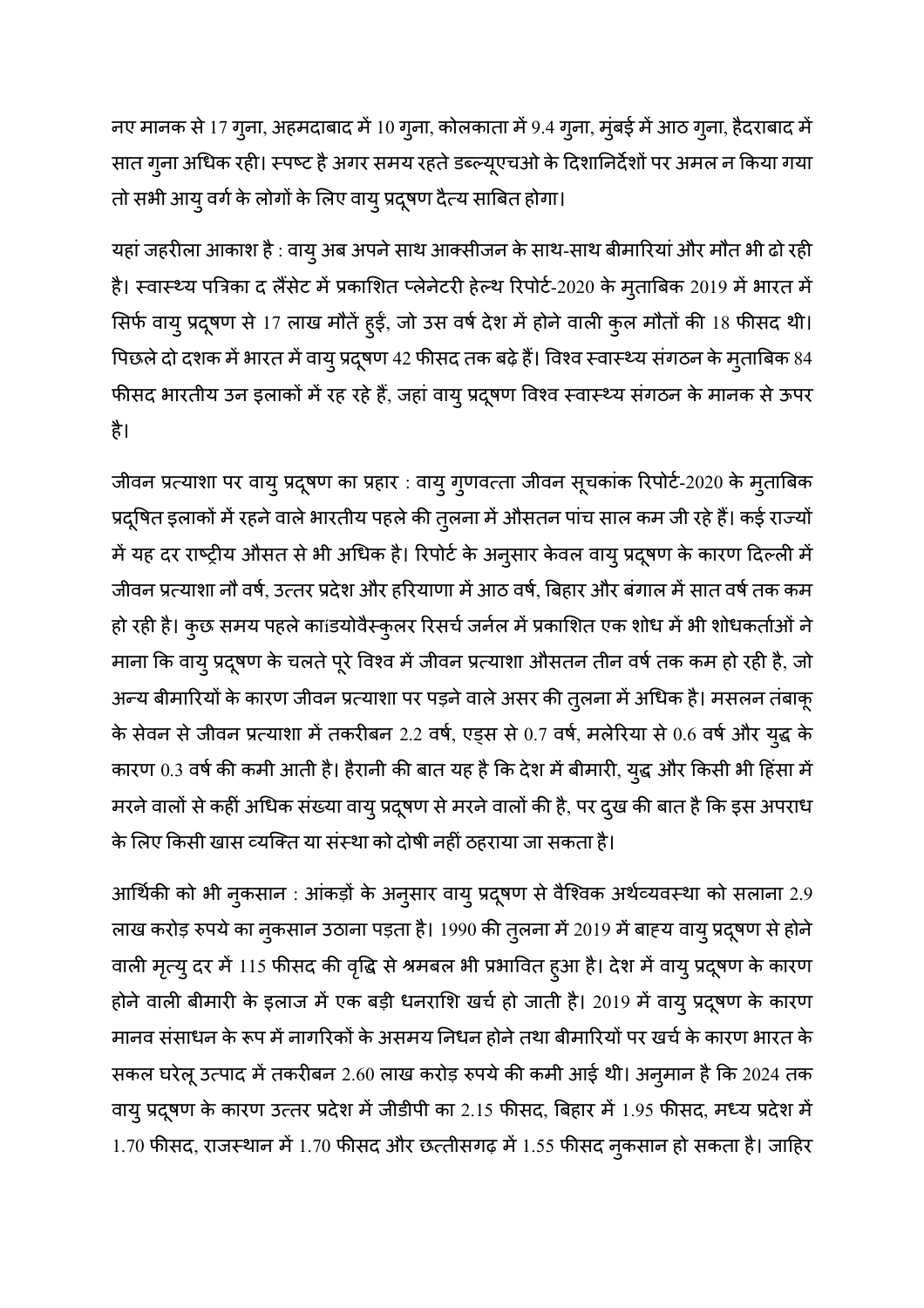है, वायु प्रदूषण देश की आíथकी को बड़े पैमाने पर प्रभावित कर रहा है, लेकिन यह हमारी जीवनशैली में इस प्रकार शामिल हो गया है कि इसे हम एक समस्या के तौर पर नहीं देखते। वायु प्रदूषण की वजह से किसी प्रदेश का पर्यटन भी प्रभावित होता है। विश्व बैंक के एक आकलन के मुताबिक 1990 से 2013 के बीच भारतीय अर्थव्यवस्था को प्रदूषण के कारण करीब 39 लाख करोड़ रुपये का नुकसान हुआ था, लेकिन वर्तमान हालात इससे चार गुना अधिक नुकसान के बन रहे हैं।

दिखानी होगी संजीदगी : वायु प्रदूषण का यह जानलेवा स्वरूप अंधाधुंध विकास और मानव के पर्यावरण-प्रतिकूल व्यवहार एवं कृत्य का ही गौण उत्पाद (बाइ-प्रोडक्ट) है। वास्तव में आधुनिक जीवन का पर्याय बन चुके उद्योगीकरण और नगरीकरण की तीव्र रफ्तार तथा पर्यावरणीय चेतना की कमी के कारण पर्यावरण बेदम हो रहा है। वर्ष 2019 में केंद्र सरकार ने वायु प्रदूषण के खिलाफ जंग के लिए राष्ट्रीय वायु स्वच्छ कार्यक्रम की शुरुआत की थी, जिसका लक्ष्य 2017 की तुलना में 2024 तक वायु प्रदूषण में 20 से 30 फीसद की कमी लाना है। हालांकि यह तभी मुमकिन है, जब देश में सततपोषणीय विकास पर जोर दिया जाए तथा पर्यावरण संरक्षण के निमित्त हम अपने स्तर पर सकारात्मक पहल करें। तभी स्थिति बदलेगी और पृथ्वी पर जीवन की परिस्थितियां अनुकूल होंगी।

आमतौर पर वायु प्रदूषण की चर्चा होने पर हम केवल शहरों की ओर ही देखते हैं, क्योंकि वहां उद्योगों और गाड़ियों की भरमार दिखती है, लेकिन प्रदूषण के जिस स्वरूप पर अक्सर ध्यान नहीं दिया जाता है, वह है-घर के अंदर फैला प्रदूषण। हालांकि इस मामले में शहरों और गांवों की स्थिति लगभग समान है, लेकिन जलावन के परंपरागत स्नेतों पर निर्भरता के कारण गांवों में घरेलू प्रदूषण की स्थिति भयावह है।

जलावन के परंपरागत स्नेतों जैसे लकड़ी, गोबर, कोयला, केरोसिन एवं फसल अवशिष्टों के ज्वलन से मिथेन, कार्बन मोनोक्साइड, पोलिएरोमेटिक हाइड्रोकार्बन आदि का उत्सर्जन होता है, जो मानव स्वास्थ्य और पर्यावरण दोनों के लिए हानिकारक होते हैं। 2019 में केवल घरेलू प्रदूषण से छह लाख लोगों की मौतें हुई थीं, जिनमें से 27 फीसद निमोनिया, 18 फीसद स्ट्रोक, 27 फीसद दिल की बीमारी तथा आठ फीसद फेफड़े की बीमारी से संबंधित थे। इनमें बच्चों और महिलाओं की संख्या सर्वाधिक है, क्योंकि उन्हें अधिकांश समय घर पर ही रहना होता है। ग्रामीण महिलाएं इस जानकारी से अनजान रहती हैं कि चूल्हा से निकलने वाला धुआं शारीरिक के साथ-साथ मानसिक स्वास्थ्य के लिए भी नुकसानदेह होता है।

विश्व स्वास्थ्य संगठन के मुताबिक एक घंटे में परंपरागत चूल्हे से निकलने वाले धुएं से उतनी ही हानि होती है, जितनी एक घंटे में 400 सिगरेट जलने से। तात्पर्य यह है कि परंपरागत चूल्हे में खाना बनाना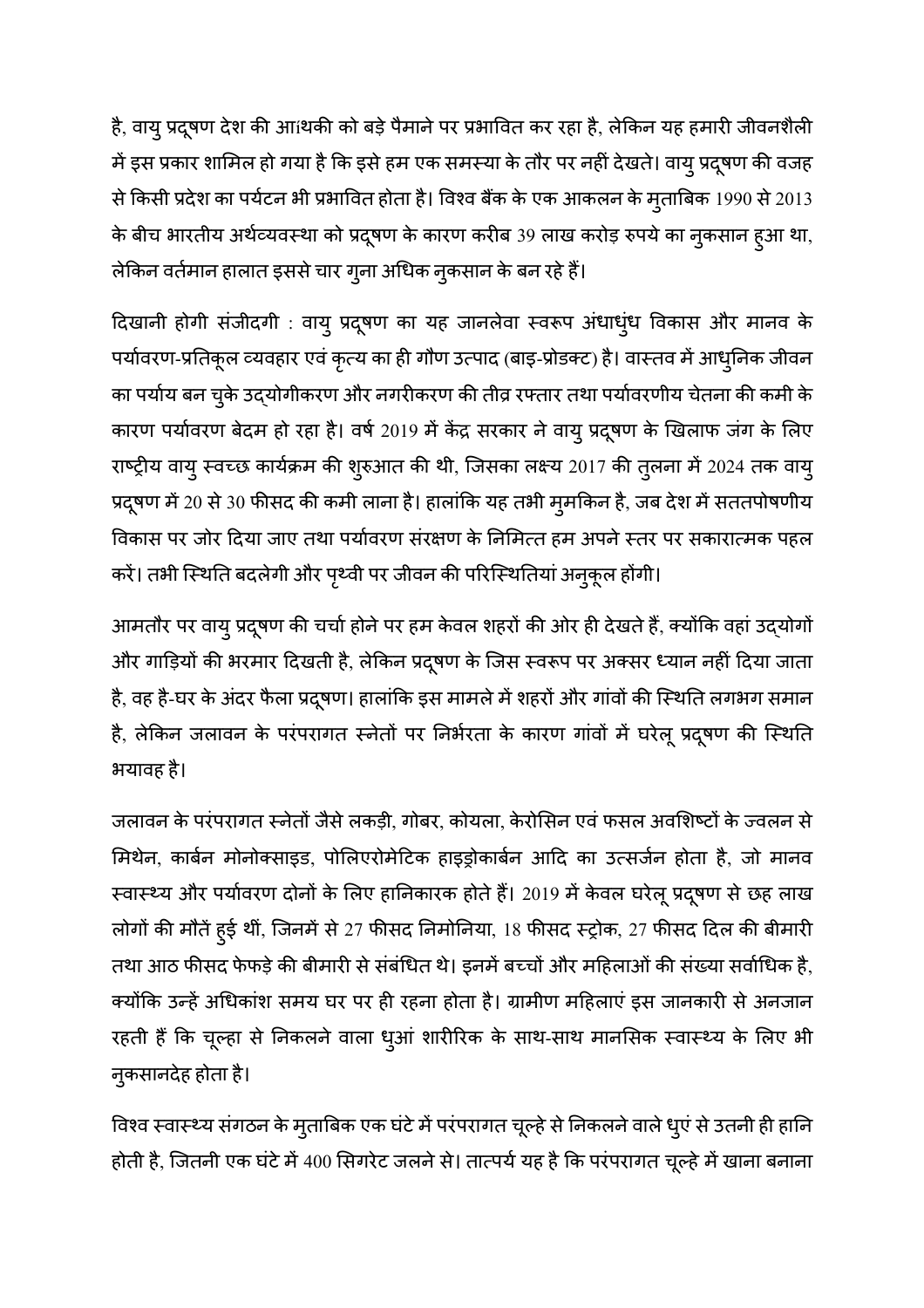मौत के साथ-साथ अनेक बीमारियों को आमंत्रण देने जैसा है। धूएं की चपेट में आने से महिलाओं में सांस संबंधी तथा सिर दर्द की परेशानियां आम हैं। इस तरह घरेलू प्रदूषण से फेफड़ों की कार्यक्षमता घटती जाती है। इसका प्रभाव महिलाओं पर सबसे अधिक होता है, क्योंकि उन्हें कई-कई घंटे तक खुले चूल्हे के सामने रहना पड़ता है।

विश्व की एक तिहाई से अधिक आबादी जलावन के लिए आज भी जीवाश्म ईंधनों का प्रयोग करती है। इसमें अधिकांश राष्ट्र अविकसित और विकासशील श्रेणी के अंतर्गत आते हैं। जीवाश्म ईधनों के अधिक प्रयोग से निकलने वाली जहरीली गैसें पृथ्वी के औसत तापमान को बढ़ाकर ग्लोबल वार्मिंग का एक बड़ा कारक बनती हैं। हालांकि प्रधानमंत्री उज्ज्वला योजना के तहत घर-घर घरेलू गैस कनेक्शन के वितरण किए जाने से इस स्थिति में बदलाव आ रहा है। ग्रामीण आबादी भी अब स्वच्छ ईंधन के प्रति जागरूक हो रही है, जो अच्छी बात है।

## **वायरल, डगूऔर मले;रया**

**वायरल, डगूऔर मले;रया का #तहरा हमला (Hindustan: 20211006)** 

## https://epaper.livehindustan.com/

ओपीडी में बुखार के मामले बढ़ने से चिंता • सर्दी-जुकाम, बदनदर्द जैसी शिकायतें लेकर अस्पताल पहुंच रहे मरीज

## प्लेटलेटस चार दिन में गिर रहीं

नोएडा। डेंगू मरीजों की तीन-चार दिनों में ही प्लेटलेट्स तेजी से गिर रही है। पहले इस तरह के मरीजों की प्लेटलेट्स पांचवें दिन के बाद तेजी से कम होती थीं। ऐसे में डॉक्टर मरीजों को प्लेटलेट्स चढ़ाने में ज्यादा समय नहीं ले रहे हैं। डॉक्टरों का यह भी मानना है कि कोरोना संक्रमण भी इसका एक कारण हो सकता है।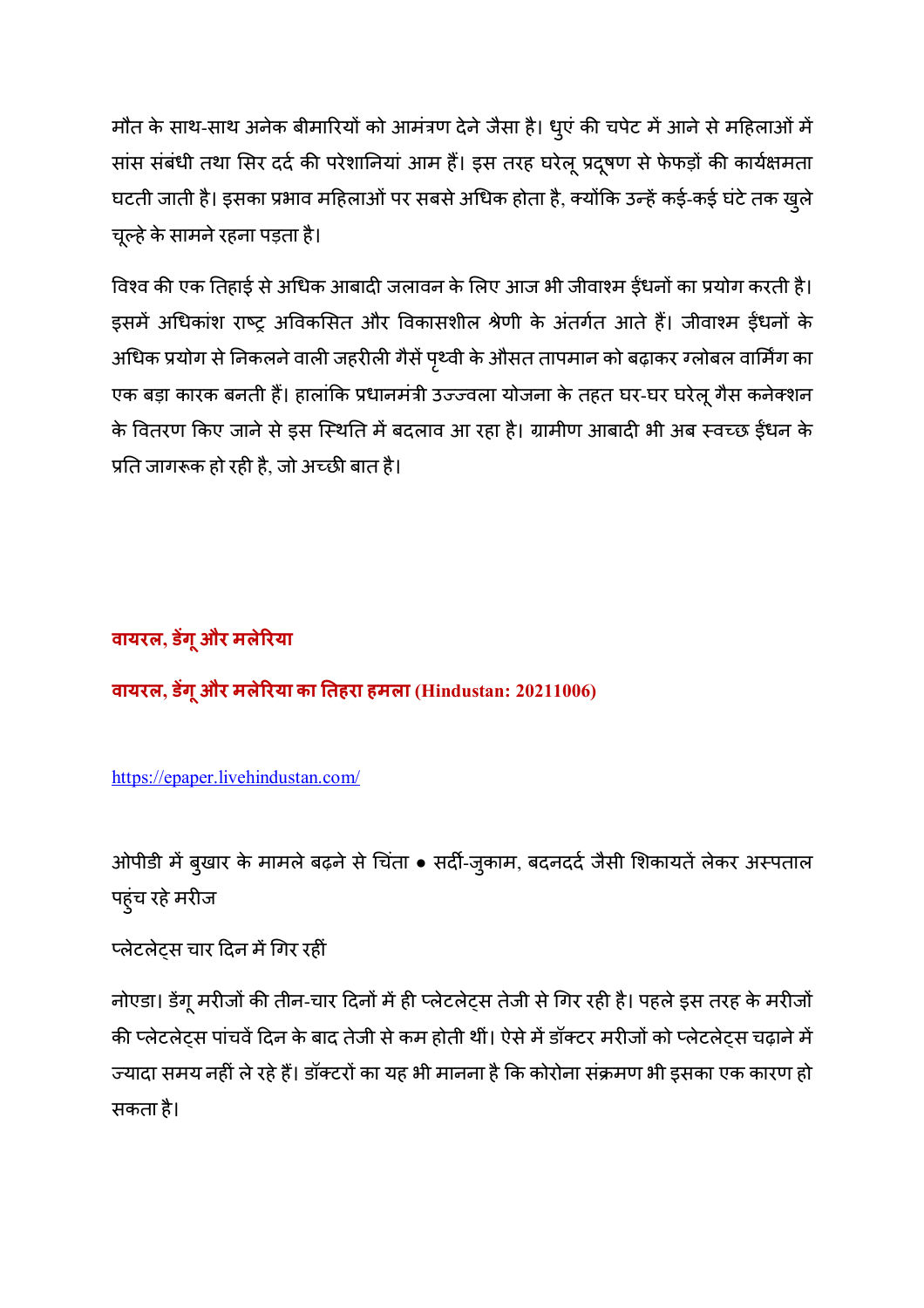कोरोना के बाद पहली बार डेंगू बेकाबू है। पूरे एनसीआर में डेंगू के रिकॉर्डतोड़ मरीज मिल रहे हैं। नोएडा में पिछले पांच साल में इस बार सबसे अधिक डेंगू के मरीज मिले हैं। यहां अब तक 77 डेंगू पीड़ित मिले हैं, जबकि 300 से अधिक संदिग्ध मरीजों का इलाज चल रहा है। गाजियाबाद में भी 350 से अधिक मरीजों में डेंगू की पुष्टि हो चुकी है। वरिष्ठ फिजिशियन डॉ. एके शुक्ला ने बताया कि इस बार डेंगू का ट्रेंड कुछ अलग है।

दिल्ली के अस्पतालों की ओपीडी में बुखार के मामले बढ़ रहे हैं। इनमें वायरल बुखार सबसे अधिक देखा जा रहा है। वहीं, पिछले कुछ दिनों में डेंगू और मलेरिया के मामले भी बढ़े हैं। ओपीडी में आने वाले मरीजों में बुखार के अलावा सिरदर्द, सर्दी-जुकाम, बदनदर्द, गले में खराश, सांस फूलना, ठंड लगना और थकान की शिकायतें मिल रही हैं।

जांच करने पर अधिकतर मरीजों में वायरल बुखार की पुष्टि हो रही है। एम्स के मेडिसिन विभाग के प्रोफेसर डॉक्टर नीरज निश्चल ने बताया कि बुखार के लक्षण वाले मरीजों की संख्या एक महीने में बढ़ी है। लोकनायक अस्पताल के चिकित्सा निदेशक डॉ. सुरेश कुमार ने बताया कि वायरल बुखार सहित डेंगू, मलेरिया और चिकनगुनिया के मामले बढ़ने से लोकनायक अस्पताल की ओपीडी में प्रतिदिन आने वाले मरीजों की संख्या बढ़कर 3600 तक पहुंच गई है। पहले यह तीन हजार के करीब थी।

## **Digital Health ID**

**On Digital Health ID, proceed with caution (The Indian Express: 20211006)** 

https://indianexpress.com/article/opinion/columns/digital-health-id-electronic-medicalrecords-7554392/

K. Sujatha Rao writes: Government must weigh all pros and cons, learn from experiences of other countries to ensure that a good policy does not die due to poor implementation.

The unique health ID will be a randomly generated 14-digit number. An applicant can register with her Aadhaar number or mobile number. (Source: National Digital Health Mission)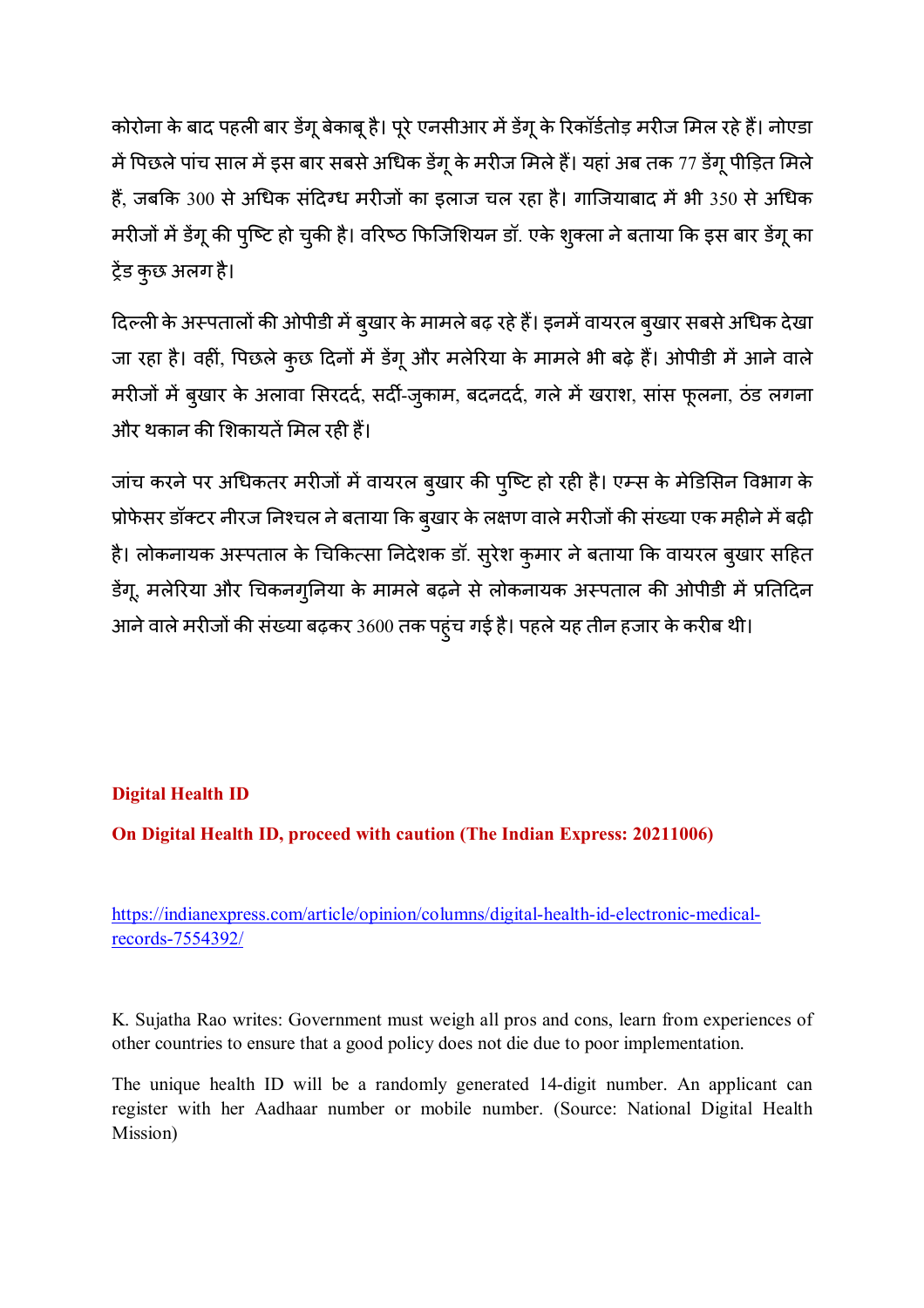On September 27, Prime Minister Narendra Modi launched the Digital Health ID project (DHID), generating debate on issues related to the use of technology in a broken health system. In an interview, R S Sharma, the architect of DHID, stated that the key objective of DHID was to "improve the quality, access and affordability of health services" by making the service delivery "quicker, less expensive and more robust". The ambition is undoubtedly high. Given that health systems are highly complex, would DHID be able to address some of the issues plaguing it? What are the pros and cons of DHID?

The use of technology for record maintenance is not just inevitable but necessary. Its time has certainly come. A decade ago, the process to shift towards electronic medical records was initiated in the private sector. It met with limited success, despite the strong positives. With DHID, the burden of storing and carrying health records for every visit to the doctor is minimised. Besides, the doctor has instant access to the patient's case history –the treatment undertaken, where and with what outcomes — enabling more accurate diagnosis and treatment. As the DHID enables portability across geography and healthcare providers, it also helps reduce re-testing or repeating problems every time a patient consults a new doctor. That's a huge gain, impacting the quality of care and enhancing patient satisfaction and confidence.

Second, digitisation of medical records is another important positive, given the problems related to space and retrieving huge databases. Well organised repositories that enable easy access to records can stimulate much-needed research on medical devices and drugs. This storehouse of patient data can be invaluable for clinical and operational research.

Third, DHID can have a transformative impact in promoting ecosystems that function as paperless facilities. Years ago, I visited one such "paperless" hospital in Thailand where before the patient reached the doctor, the doctor had already gone through the patient's record and the pharmacist had the drugs ready by the time the patient reached the pharmacy counter. This was possible due to the direct electronic linkages between the patient registration process, doctor, laboratory and pharmacy that enabled use of relevant information before the patient's arrival, reducing delays and enhancing efficiencies. All administrative procedures were also computerised. Given our population, would this be an idealistic expectation? Or is such automation necessary in reducing some of the chaos at our facilities? We need to conduct pilot studies to assess the use of technology for streamlining patient flows and medical records and thereby increase efficiencies across different typologies of hospitals and facilities.

While technology helps smoothen processes and enhance patient experience, there is a cost attached. Investments have to be made upfront. In the immediate short run, DHID will increase administrative costs by about 20 per cent, due to the capital investment in hardware and software development, technical personnel and data entry servers. Amortised over the long run, the additional cost to care is expected to be about 2 per cent. Studies of such reform undertaken in the US in 2009 showed that small and medium hospitals were generally reluctant to adopt EMRs, partly because of the upfront investments that they were required to make. This resulted in the federal government providing subsidies of about \$30 billion as an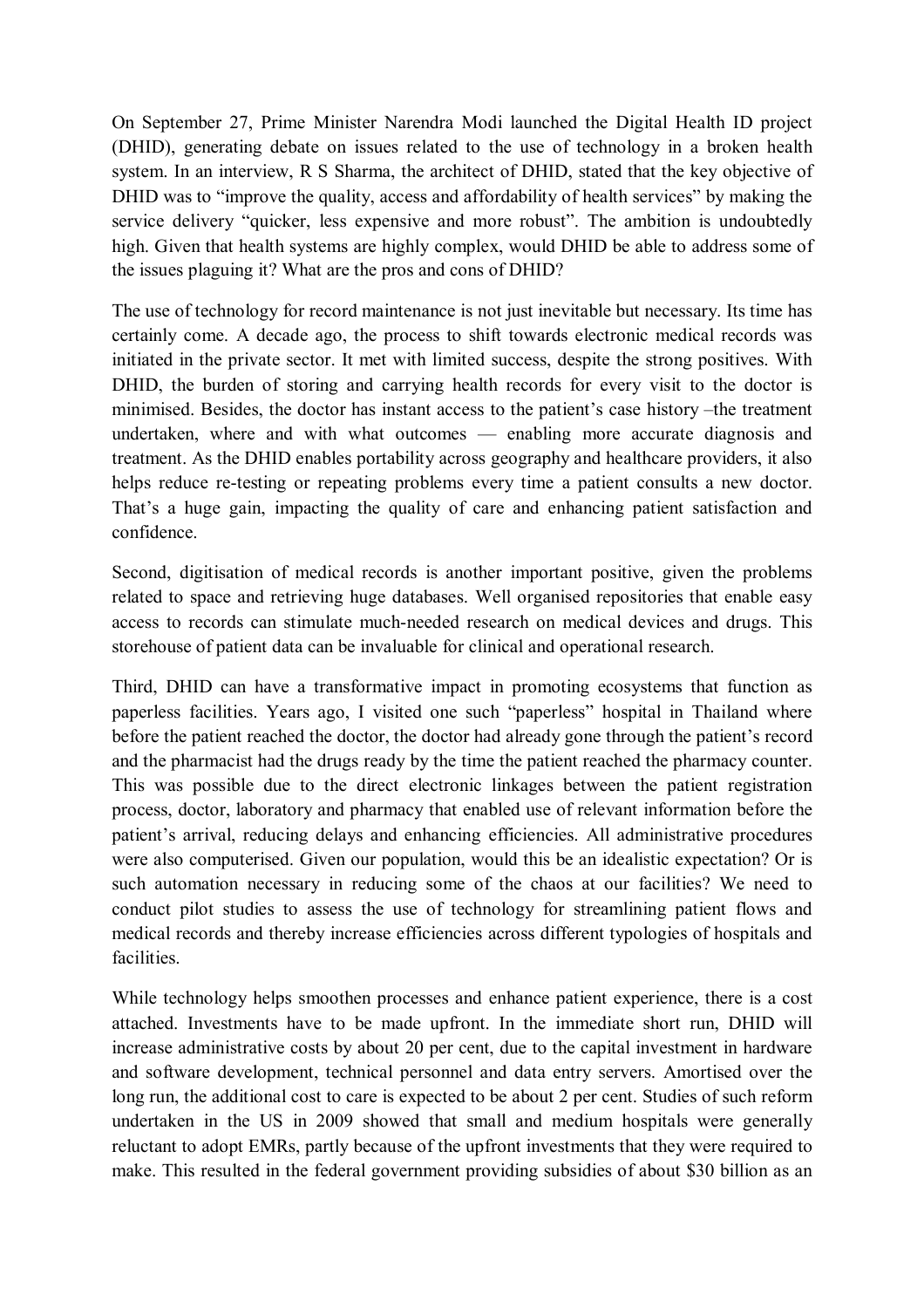incentive. Clearly, any scaling up of this reform would require extensive fiscal subsidies and more importantly providing techno-logistical support to both government and private hospitals.

The costs in the Indian context can be high and that should lead to a careful assessment of the project. A large majority of facilities do not have the required physical infrastructure electricity, accommodation, trained personnel. Cards getting corrupted, servers being down, computers crashing or hanging, and power outages are common in India. The inability to synchronise biometric data with ID cards has resulted in large-scale exclusions of the poor from welfare projects. Such a scenario is not inconceivable and in the case of health, may cause immense hardship to the most marginalised sections of our population. Besides, the efficacy of the DHID hinges on the assumption that every visit and every drug consumed by the patient is faithfully and accurately recorded. With the digitised records virtually "speaking" for the patient, information gaps can be problematic.

Moreover, while electronic mapping of providers may enable patients to spot a less busy doctor near their location, it is simplistic to assume that the patient will go there. Patient preference for a doctor is dependent upon perception and trust. Likewise, teleconsultations need a huge backend infrastructure and organisation. Teleconsulting has certainly helped patients access medical advice for managing minor ailments, getting prescriptions on the phone and even getting drugs delivered home. But in handling chronic diseases that necessitate continuity of care, teleconsultations have been problematic and cannot be substituted for actual physical examination. Continuity of care is central to good outcomes in patient management of chronic diseases. The one serious shortcoming of using teleconsultation for such management is the high attrition rate of doctors within the context of an overall shortage of doctors. Technology can be of little use in the absence of doctors and basic infrastructure.

Most important is the issue of privacy, the high possibility of hacking and breach of confidentiality. The possibility of privacy being violated increases with the centralisation of all information. Though it is said that the patient is the owner of the information, how many of us deny access, as a matter of routine, when we download apps or programmes that seek access to all our records? How far is this "consent" practical for an illiterate, vulnerable patient desperate to get well? So, taking refuge behind a technical statement that access is contingent on patient consent is unconvincing. What is needed is building very robust firewalls and trust. Seeing the frequency with which Aadhaar cards have been breached and the gross limitations of the Aarogya Setu and CoWin, it is not unreasonable to be concerned with this issue and the implications it has at the family and societal levels. For this reason, instead of a big bang approach, it is better to go slow and steady, testing the waters as we go along to make DHID sustainable and acceptable with the aim to achieve this aspiration within the next decade or two. That's the only way to ensure that a good policy does not die along the way due to poor implementation.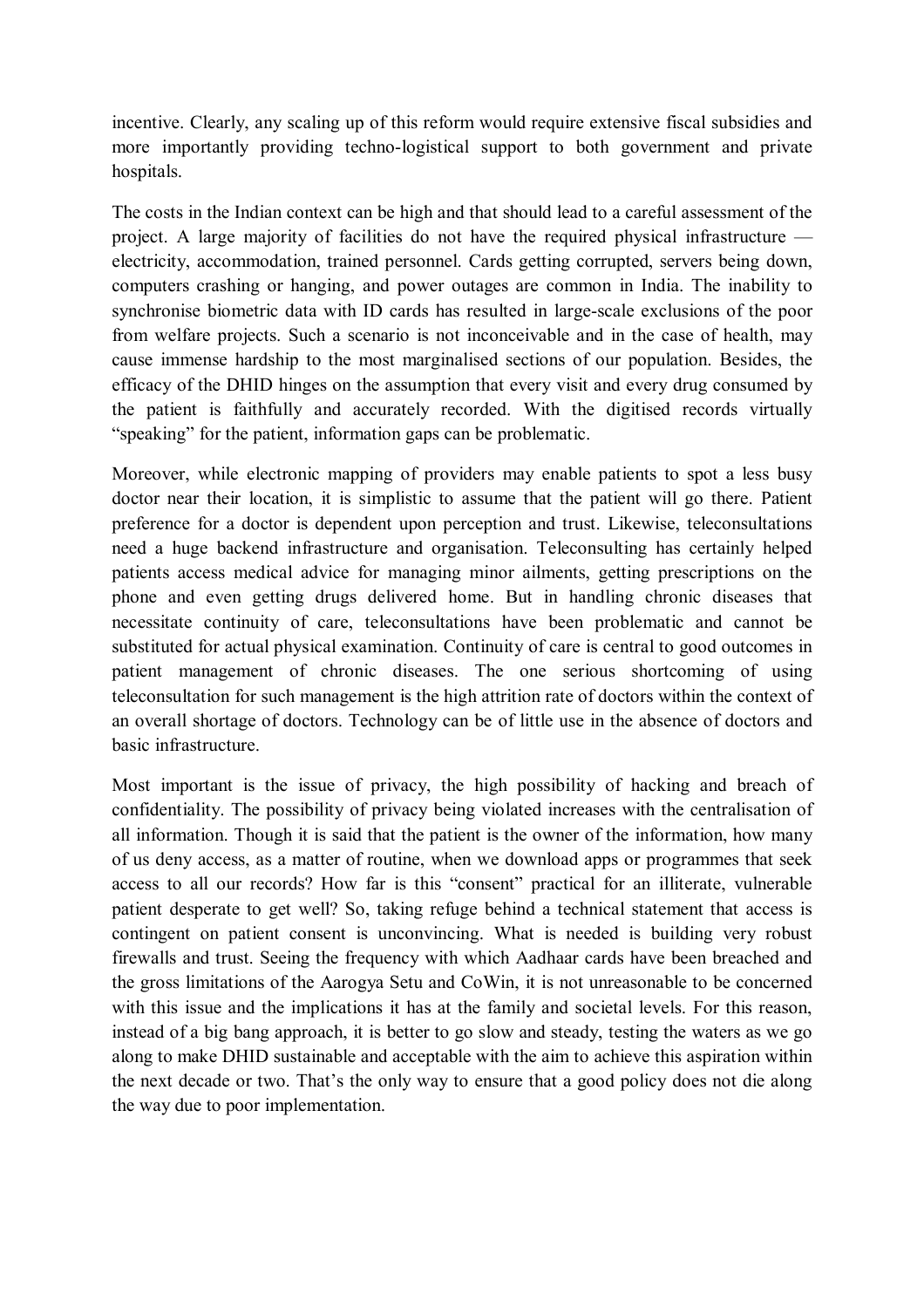#### **Public Health**

#### **Strengthening nursing and midwifery for enhancing health care services in India (Hindustan Times: 20211006)**

https://www.hindustantimes.com/ht-insight/public-health/strengthening-nursing-andmidwifery-for-enhancing-health-care-services-in-india-101633417375016.html

Measures such as the integration of ASHAs into the health workforce, and families providing substitute bedside nursing care in hospitals, hide some of this acute shortage in the public health system.

The density of health workers, in terms of numbers of doctors, nurses and midwives per 10,000 population, have always told us that India has far less nurses and midwives than needed. The absolute numbers have increased over the years, however, the ratio has remained low as population growth continues to outpace this growth. Measures such as the integration of ASHAs into the health workforce, and families providing subsitute bedside nursing care in hospitals, hide some of this acute shortage in the public health system.

The Covid pandemic has shown us that more in-patient services are needed at the primary and secondary care level and ad-hoc arrangements made through contractual hiring for nurses and ANMs to fill this gap leads to labour laws violations and exploitation. Some states have wittnessed strikes and walkout as harried nurses refuse to work at low wages or long hours. At the other end of the career pathway, creating senior nursing positions (there are no posts specifically for midwives) and filling them has been a futile process, fraught with procedural tangles because so few senior nurses are in the salary bracket to qualify and those that do have academic backgrounds and are not willing to move. The absence of nurses from health systems decision-making bodies and lack of long term planning for nursing and midwifery has lead to this capacity gap. For example, although midwifery is included in nursing training, staff nurses can be placed in any department of the hospital. This provides flexibility to the hospital adminstrators for placement of nurses in various departments, but leads to lower skills in midwifery so much so that now it is difficult to find nurses who want to specialise in a practice area, since promotions and salaries do not take such specialised practice into account. For hospitals the government still uses the Staff Inspection Unit (SI Unit) figures for nursing staffing despite the High Powerd Committee on Nursing having suggested changes. Most hospitals' nursing superintendents will admit they are chronically short staffed. In 2021, there is no comprehensive State-wise hospital nursing or midwifery staffing data available, and public and private hospitals are not required to provide their nurse:patient ratio data on an annual basis.

Comprehensive nursing workforce analysis is needed to recommend improvement and prevents the brain drain from this profession to foreign lands were bursing and midwifery are attractive professions within their health system. The recommendations should start at the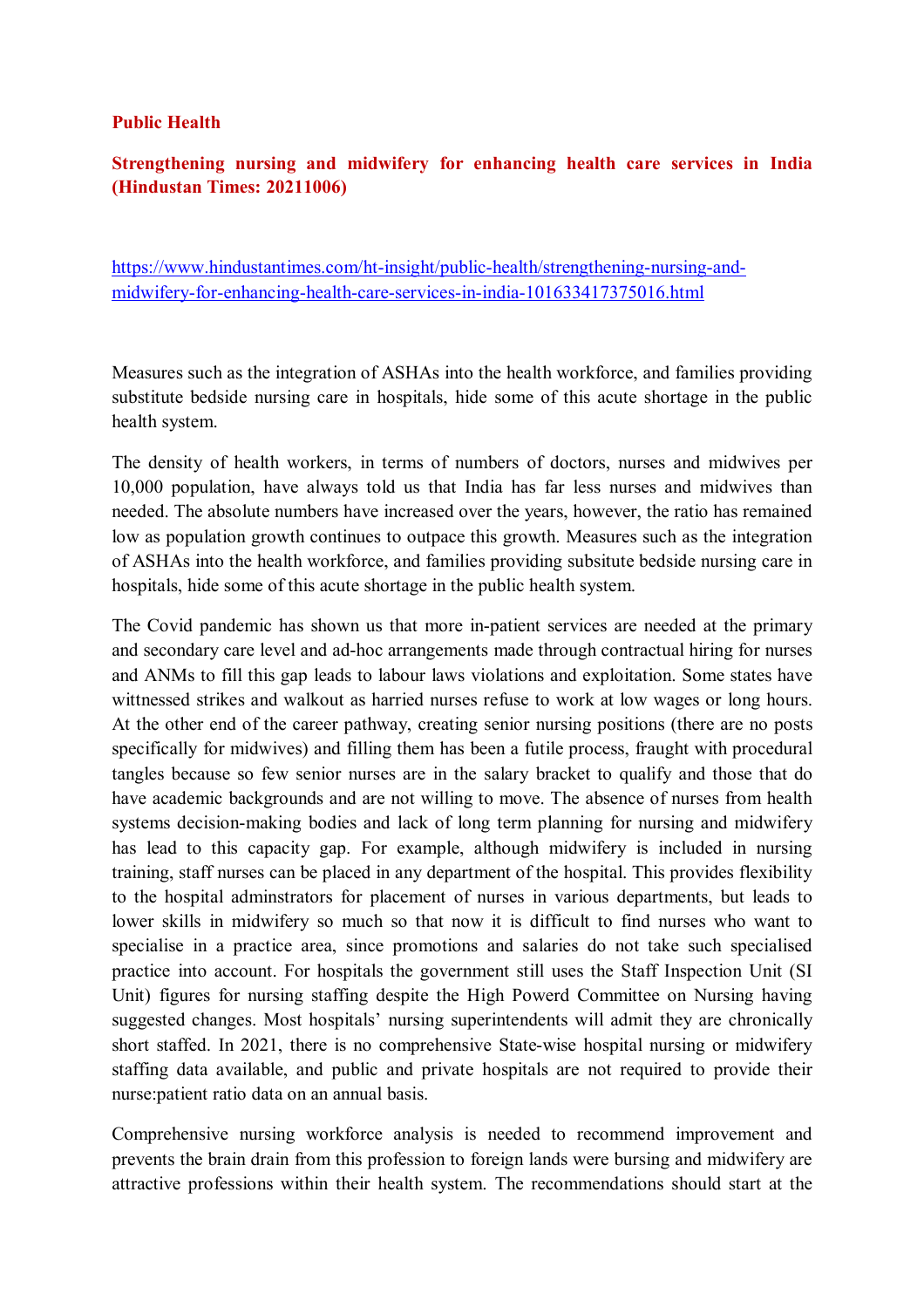highest level within the ministry of health and family welfare, the DGHS, and in most state health & family welfare and medical directorates, starting with the inclusion of more nurses or midwives in decision making and filling of all required high-level nursing and midwifery positions by nurses and not held ad hoc or officiating by doctors.

This paper briefly dwells on the global workforce plans developed by the WHO and the barriers in achieving the goals of the Vision2030 HRH numbers in our mixed healthcare system.

The preparations for enhancing nursing and midwifery services to meet national commitments set for the achievement of universal health coverage (UHC), working towards health and wellbeing goals and development towards the Global Strategy for Health Workforce 2030 began early in India. Members of the High level Expert Group on Universal Health Coverage (HLEG 2010) which reported to the Chair of the Planning Commission, reviewed the numbers and submitted a 15-year timeframe. Nearly 10 years on, now I take this opportunity to reassess progress on HRH in nursing and midwifery and to see what processes are in place and explain why progress has been held back despite recommendations made for better career advancement, monetary rewards and additional training and responsibility suggested for these vital professionals within our mixed (public and private) health system.

An assessment of gender and its implications for UHC is essential. One of the simplist actions would be to increase the numbers of nurses and midwives and achieve gender equality in our formal workforce to meet India's SDG-5 goals. Nursing and midwifery can be attractive careers for young women if gender barriers are addressed. At present female nurses and midwives struggle to balance a full-time career while maintaing socially acceptable, cultural prescribed gender roles. In adequate nursing workforce means that each nurse covers more patient care than is expected, and shift times are less flexible. For example, when there is a shortage of nurses, shift duties become more inflexible and lack of predictability and long work hours lead to burnout. Over time, although working conditions have improved, the overall female workforce participation decline and evidence that higher management positions, heads of unions and greater agency of male nurses to demand their rights suggest that much needs to be done.

Gender concerns must be addressesd if we are to strenghten nursing and midwifery and increase their numbers and quality of work, given that over 85 % of nurses and 100% of auxiliary nurse midwives are women. Among the HLEG's three key gender recommendations for UHC the second is recommentaion relates to recognition of the role gender plays in the life of a health care provider.

"Recommendation 2: Recognise and strengthen women's central role in health care provision in both the formal health system and in the home. Address women worker's concerns about safety,transportation, housing, hygiene and sanitation; as well as maternity benefits, their need for within-district appointments, and stop sexual harassment; Increase the numbers of women professionals in higher management positions through better career trajectories. Ensure representation of women in all health management structures including nurses;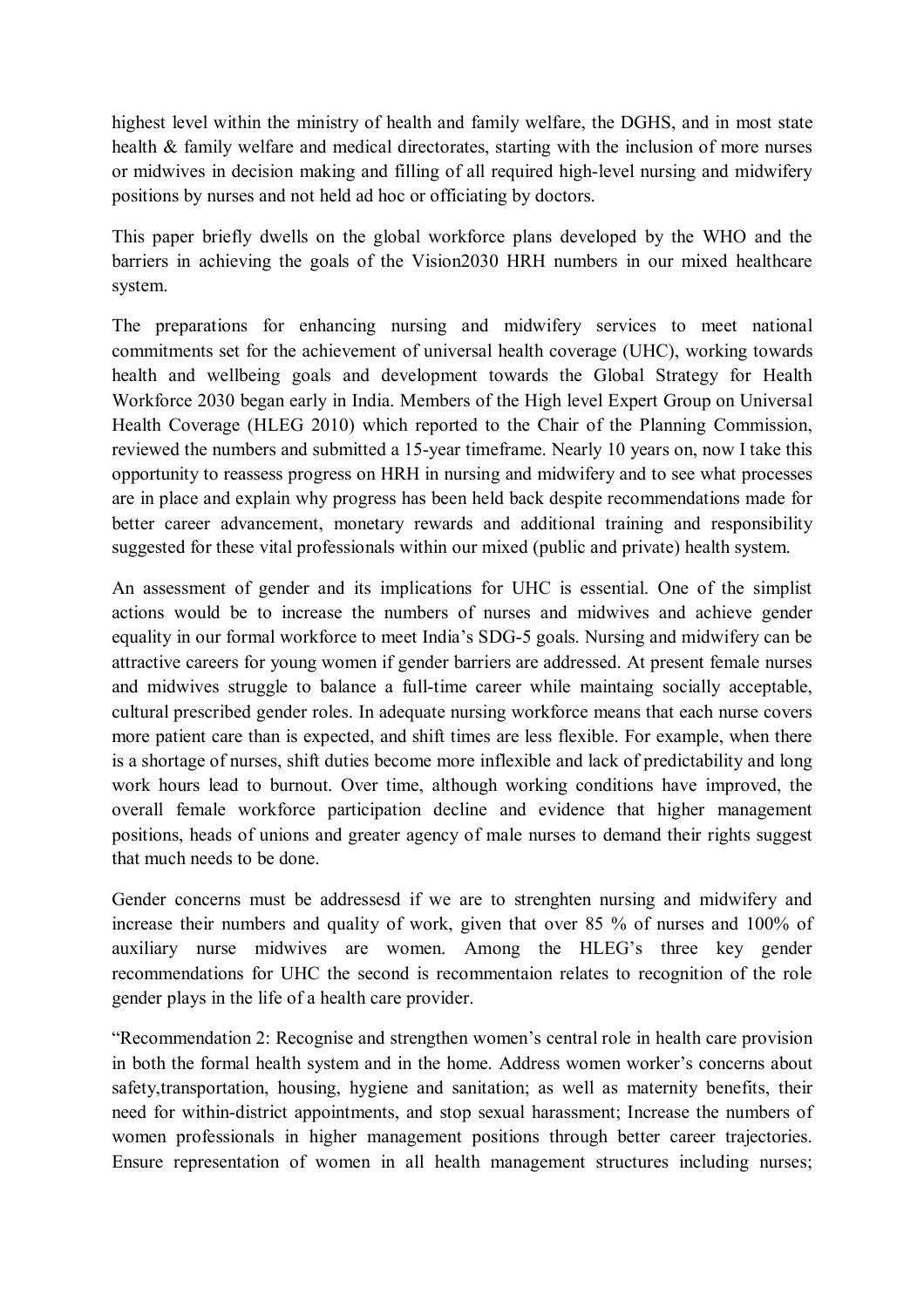Provide more community-based care programmes. Day care centres, palliative care, domiciliary care, and ambulatory care services that can support home based health care provision".

To understand progress in popularising entry into nursing and midwifery, in the area of incentives for entering the labour market, a framework is provided in WHO's "Global strategy on human resources for health: Workforce 2030" . The challenge India faces in meeting the nursing workforce goals can be interpreted using this diagram to address the demand and supply side policy levers for increased HRH production and utilisation.

This framework helps us to understand policy levers that shape labour markets in HRH. I would like to use this tp expand on what I consider are the the issues for expanding nursing and midwifery. Starting with the value placed on education leads us to questioning the viability of educational loans as a means of ensuring HRH especially for nursing. It is noticed that the cost of graduate nursing education in the private sector does not allow payback of the student loan even in 15 years, if employed as a nurse in a small private hospital given the current cost of living. Taking the case of female employees especially nurses and midwives I would like to explore further some of the incentives and disincentives to jobs in the public and private sector and suggest why emmigration becomes such an attractive option.

A review of the last 10 years of the Annual Rural Health Statistics which provide HRH employment numbers in the primary health care. It is observed that the posts of obstetricians, and other specialist doctors at the CHC level and rural hospitals have remained unfilled, whereas positions of nurses and ANMs are usually filled, some states have a shortage even on medical officers. The reasons for these two different tragectories for employment between allopathic doctors compared to nurses and midwives are due to differentials in the remuneration structure between the public and private sectors. When looking at incomes, the incentives are such that doctors can earn more in the private sector while nurses earn more in the public sector health institutions. Although public sector doctors in many states doctors can practice or are provided an additional non-practicing allowance (meaning the additional income from practice outside their public health system role is taken into consideration) many still chose to work in the private sector where they have more control over their incomes through complex incentive system in the health care industry which highlight the doctor as the leader of the health team and creator of revenue. Nurses on the other hand are likely to be paid more in the public sector than in the private sector. These are also the same reasons why the private sector in India experiences a high turnover of nurses and the cycle continues with low investment in nursing within the private sector since the industry model does not see a high return on investment. The shocking report that most private sector hospital chains objected to paying nursing a minimum of ₹20,000 per month is telling proof of regard for quality of nursing as a value proposition. We need to do better as we plan for the future.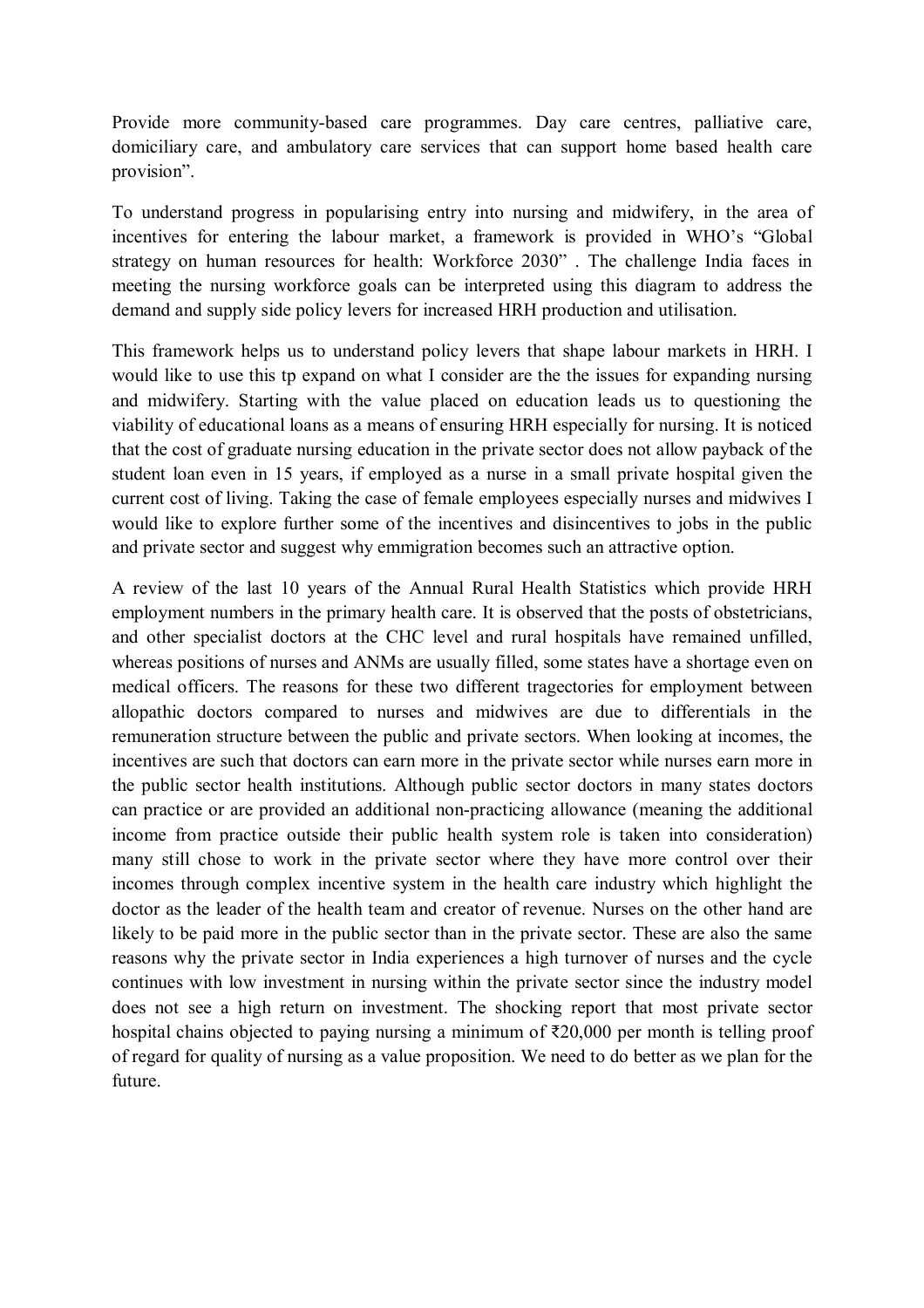#### **Breast Cancer**

#### **Things that may increase one's risk of developing breast cancer (The Times of India: 20211006)**

https://timesofindia.indiatimes.com/life-style/health-fitness/health-news/things-that-mayincrease-ones-risk-of-developing-breast-cancer/photostory/86750514.cms

Lifestyle factors which are linked to breast cancer risk

With an incidental increase of 0.5% in the recent years, breast cancer remains to be one of the most commonly prevalent forms of cancer globally, and unfortunately, the second leading cause of death amongst women (and also a disease which afflicts women more than men). In India, every 1 in 28 women are said to suffer from breast cancer, and it is becoming increasingly prevalent amongst younger ages.

While breast cancer is a condition which can be managed and detected well with an early diagnosis, what's also causing an unfortunate rise, apart from genetic risk, is the changing environment and the increasingly changing lifestyle. Late pregnancies, obesity, pollution, incorrect diet and hormonal changes are some of the reasons behind the rise in cases. Like other forms of cancers, while breast cancer can strike any time, there are also some risk factors and lifestyle changes which may put one at a seemingly higher risk, and hence, must be prevented from the root for healthier living. So this Breast Cancer Awareness month, here are some factors and causes which put you at risk, and the ones you should work to prevent and avoid at all costs:

#### Increasing weight

Obesity is one of the biggest health problems affecting people globally. While an increase in weight does pose problems for the waistline, cholesterol and increases the risk of vascular diseases, it has also been seen that obesity is one of the factors which can increase an individual's risk of developing breast cancer. Breast cancer is also a condition which worsens when one is overweight after menopause.

When there's a higher disposition of fat cells in the body, the more estrogen you make, which can cause some of the cancerous cells to grow and cause trouble. Obesity has also been linked to higher insulin levels, which can also cause diabetes and other hormonal disruptions. Thus, whatever age you are, it's crucial to maintain weight and prevent any weight gain. Work with a dietician to make dietary modifications, exercise and move around to fight off excess fat. Remember, the more weight you lose, the less your risk of developing breast cancer, especially after the age of 45.

Dietary changes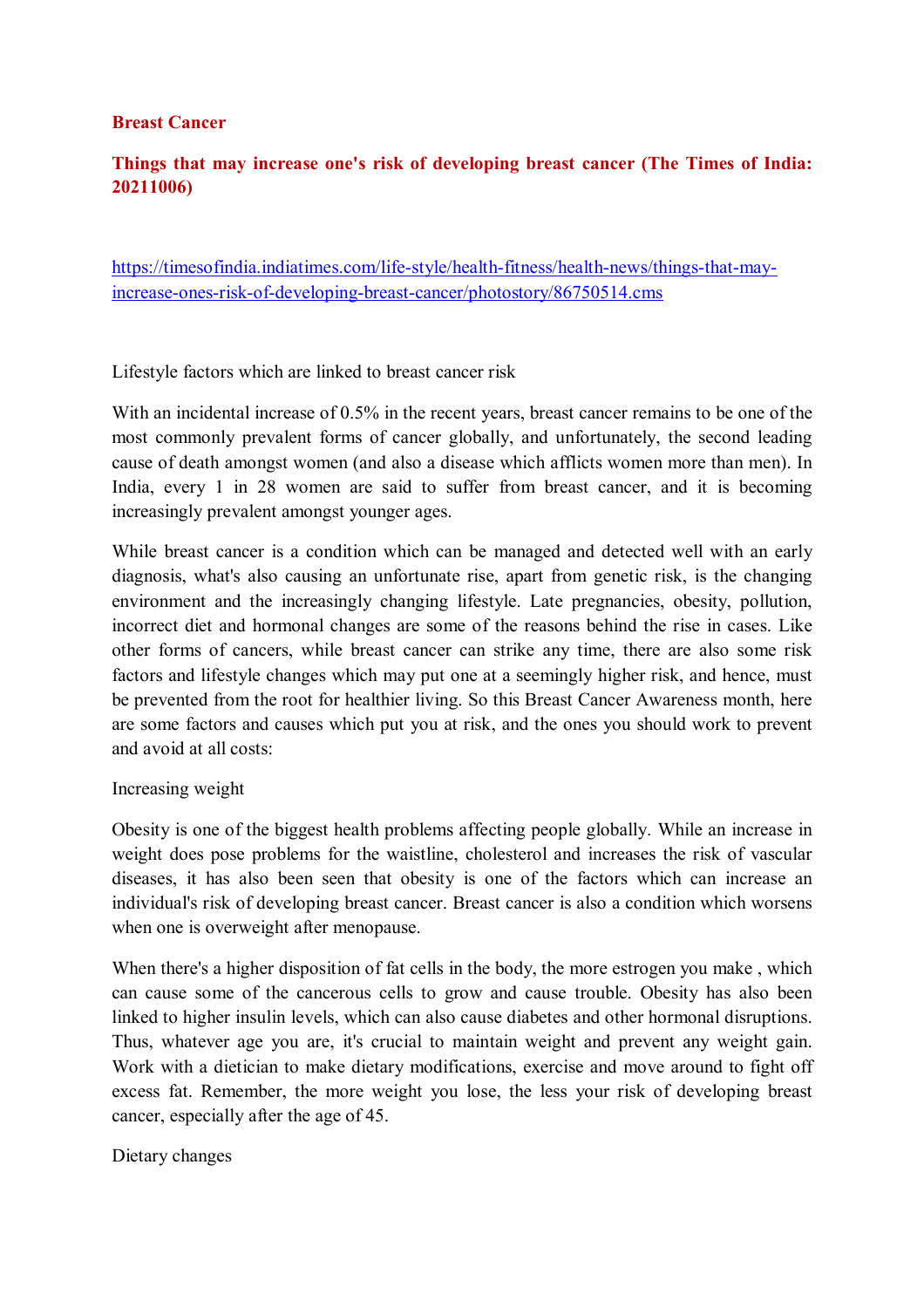Diet is also one important factor to check one's cancer risk. It has been said that consuming high-fat diets, which not only contribute to one's obesity risk, also is a big risk factor which determines breast cancer risk. Unmoderated, or poor dietary choices can lead to the development of fat cells in the body, which can increase estrogen levels. As such, it's important to limit or minimize the consumption of junk, processed foods, alcohol, meats, added sugar and refined carbs.

#### Alcohol consumption

It's important to curb alcohol and tobacco usage, and keep it to the bare minimal. Studies have highlighted that the risk of breast cancer increases with higher alcohol consumption. As per estimates, women who tend to drink more than 1 alcoholic drink a day have a 7-10% higher risk of cancer than non-drinking women, and the percentile risk further goes up with the more drinks one may habitually consume. Not to forget, alcohol consumption is a habit tied to multiple other risk factors, including liver damage, addictions, poor mental health, heart disease, high blood pressure and cholesterol issues.

While for starters it's important to not let your drinking habits turn into a chronic habit, people who drink frequently should first work towards cutting down their consumption, and have no more than one drink per day. As a precautionary habit, be mindful and aware about how much alcohol you do take in with every drink.

#### Reproductive history

While having a child, or getting pregnant at any age is a personal choice which lies with women, experts do say that late pregnancies , as well as a higher percentile of women tending to have no kids are at a higher risk of getting breast cancer. With later or no pregnancies, the breast tissue gets exposed to a higher volume of estrogen over time, which can certainly increase one's risk, especially if there are also other risk factors at play. Contrastingly, the risk of breast cancer may go down amongst women who tend to get pregnant before or around the age of 30 and those who have a higher number of births.

What may also impact breast cancer risk is choosing not to breastfeed. As per multiple studies, a reduced risk of breast cancer is one of the 'benefits' of breastfeeding infants for upwards of a year. Thus, it's important to ascertain one's risk and go for preemptive screenings and discussions with professional doctors, with respect to reproductive history.

#### Early menstruation and late menopause

Similar to reproductive history, experts also say that women who may get their periods early (start menstruating before the age of 12), or reach menopause much later also have a higher exposure factor to estrogen, which can affect breast tissues. Women facing such risks are asked to go for more frequent screenings, and be informed about their breast cancer risks.

Breast density